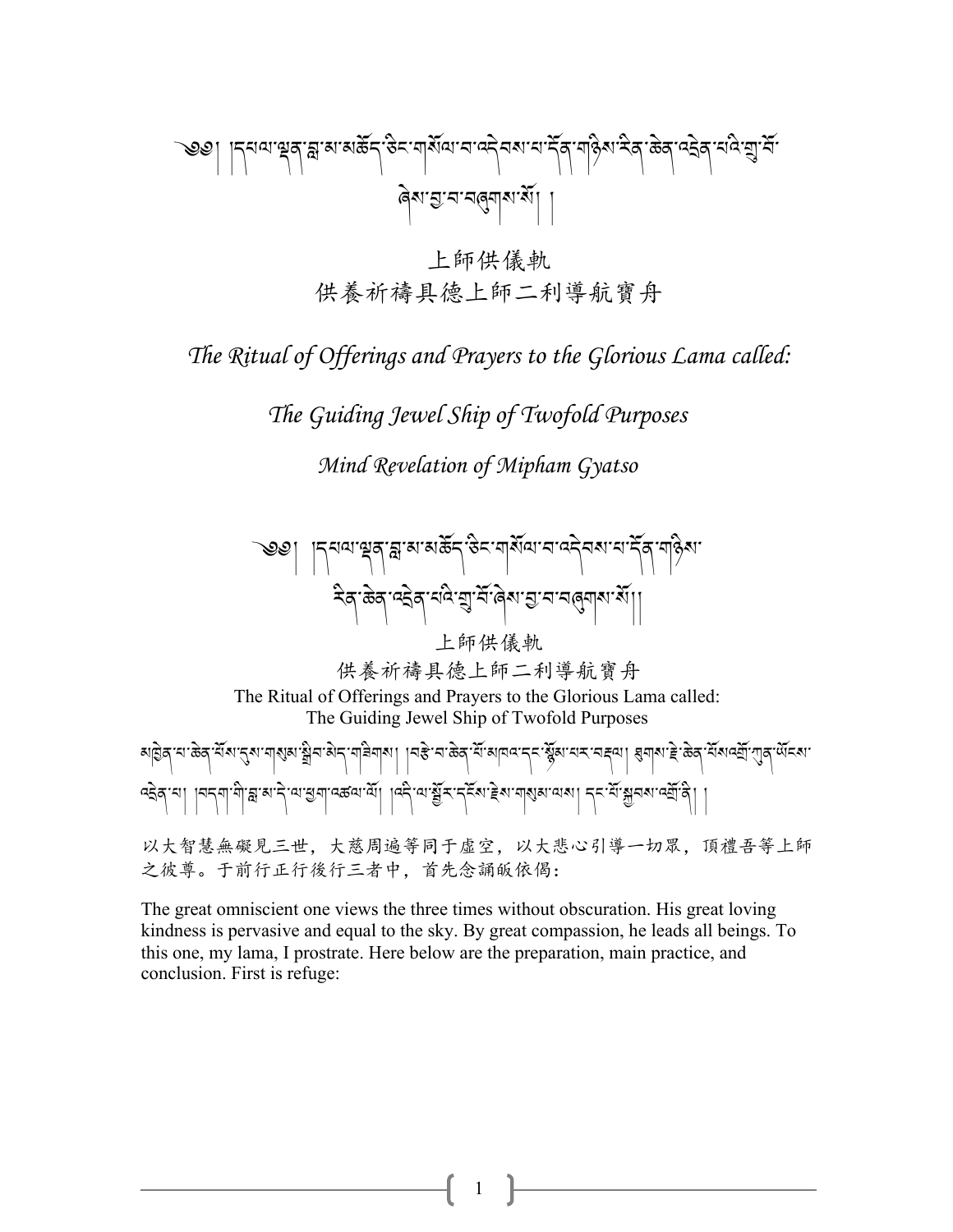#### <u>য়ৼ৶৾ড়৾৶ৼড়৶ৼ৻ড়৾৴৻৴৻</u>

桑杰 塔見 諦比故〔一切佛陀總集身〕 SANG GYE THAM CHED DU PI KU His enlightened form, the union of all the Buddhas,

#### ক্লিক্লিন্দ্র ক্লিক্লিক্লিক<br>বিভিন্ন

多杰 增比 渥卧霓〔金剛持尊之本體〕 DOR JE DZIN PAI NGA WO NYID his essential nature is Vajradhara

$$
\text{Tr}[\text{Var}(\hat{\mathbf{S}}_{\text{max}},\hat{\mathbf{S}}_{\text{max}},\hat{\mathbf{S}}_{\text{max}},\hat{\mathbf{S}}_{\text{max}})]
$$

袞確 森吉 匝瓦迭〔殊勝三寶之根本〕 KON CHOG SUM GYI TSA WA TEY as the root of the supreme three jewels;

## ন্ন'ম'মস্কিন্'অ'মুনম'ম্ম'মক্ক্ৰे| |

喇嘛 確拉 嘉思祈 三遍〔皈依勝妙上師尊〕 LAMA CHOG LA KYAB SU CHI Recite three times to the supreme lama, I go for refuge.

ষ্টমমানম্বীন 第二部分是發菩提心,

Second is generating bodhicitta, the enlightened attitude of mind:

$$
\text{argmin}\{ \text{argmax} \{ \text{argmin} \}
$$

達給 卓瓦 根頓德〔吾為眾生之利益〕 DAG GI DRO WA KUN DON DU For the welfare of all sentient beings,

#### $\mathbb{E}_{\mathbf{z}}$ ାଆଁ ଅଟେଥି । ଏକ୍ସାମ୍ବର ସାହି

喇嘛 桑傑 住涅思〔修特上師佛陀尊〕 LAMA SANG GYE DRUB NEY SU by attaining the (state) of the lama Buddha,

बोट:जर्वाट:जर्दवा,चुर्बर,जर्ज्ञा ।

剛拉 剛度 稱列吉〔應機調化諸事業〕 GANG LA GANG DUL TRIN LEY KYI undertaking whatever activity necessary to tame (beings)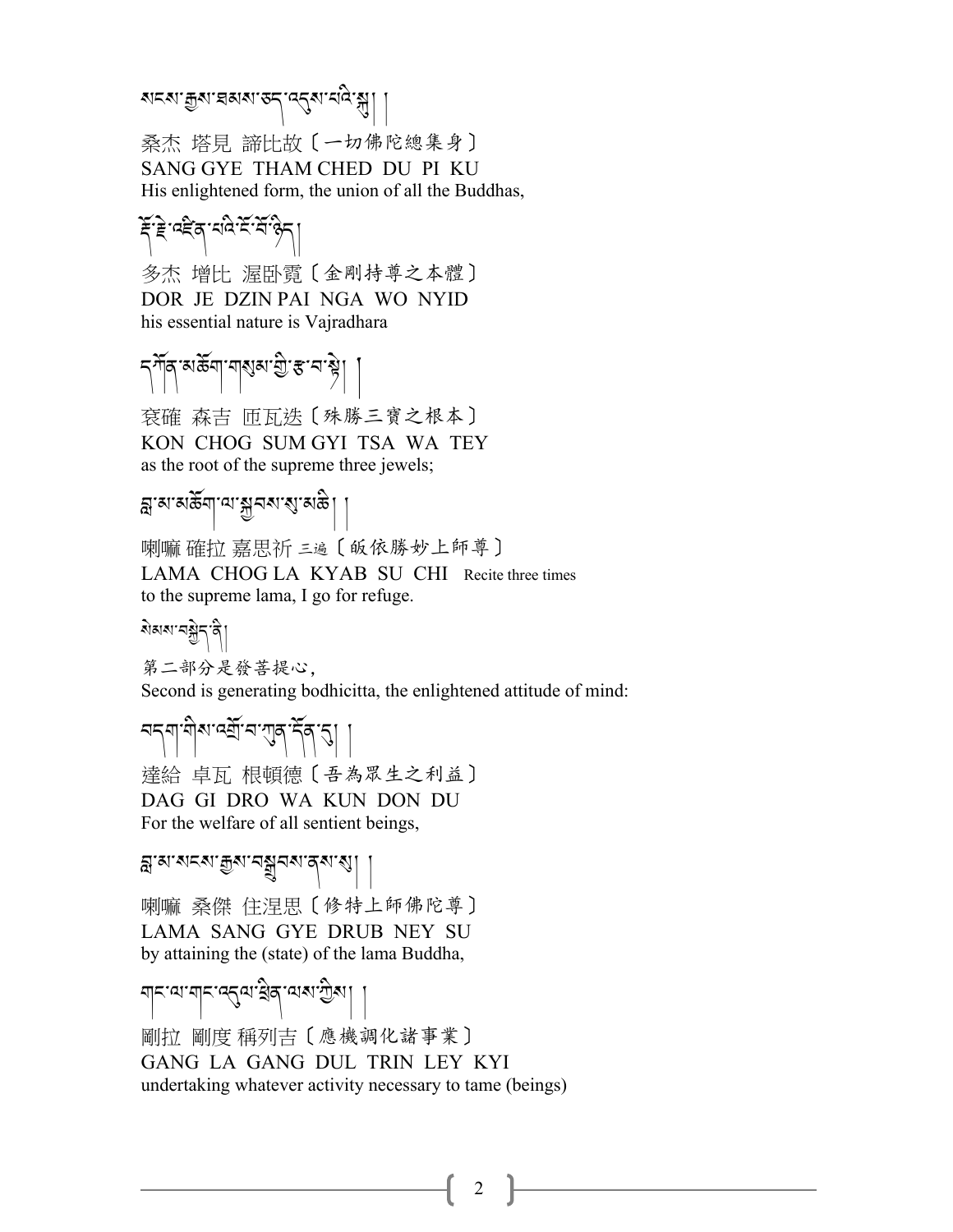#### শাৰ্ণ দ্বি গ্ৰন্দ নহ'ম্যমম নম্ভ্ৰন দ্বী

山頓 接巴 森切朵 三遍〔為行他利而發心〕 SHEN DON JED PAR SEM KYED DO Recite three times thus, accomplishing the purpose of others, I generate the precious bodhicitta.

୴ଵୗ୷୶ଌୗ

七支供:The seven branch offering:

#### উঃ ই: ই: মুঁন দ্মৰ মন্ত্ৰ কুম দ্বান্যঃ

霍!多杰 羅布 桑杰巴〔頂禮金剛阿闍黎〕 HO! DORJE LO PON SANG GYE PAL HO! To the vajra master, the glorious Buddha

#### হম নাগুম নৰ্নাম যা ব্ৰনা বৰ্কন মুঁঃ

諦僧 樹拉 强擦洛〔三時住世具德佛〕 DU SUM SHUG LA CHING TSAL LO abiding in the three times, I prostrate.

ষার্দ্রুনা নাৰ্থ্য নাই বাই বিন্দু কলেঃ

確森 點比 穰究拉〔所依福田三寶前〕 CHOG SUM TEN PAI SHING GYUR LA To the field of merit upon which the three jewels rely,

#### নড়িম'ম্বান্'ঐন'শ্ৰুম'ম্ভ্ৰনম'ম্য'মক্তঃ

霓滅 以及 嘉思祈〔以無二心而皈依〕 NYI MED YID KYI KYAB SU CHI with non-dual mind, I take refuge.

དངོས་འ;ོར་ཡིད་Oིས་Wམ་Xལ་པའིཿ

無炯 以及 穰芝比〔現有受用意幻化〕 NGO JOR YID KYI NAM TRUL PAL Actual offerings and imaginary offerings arise from the mind;

 $\mathcal{N}$ 達比 確巴 悉思梭〔清凈供養請享用〕 DAG PAL CHOD PA SHEY SU SOL please accept these pure offerings!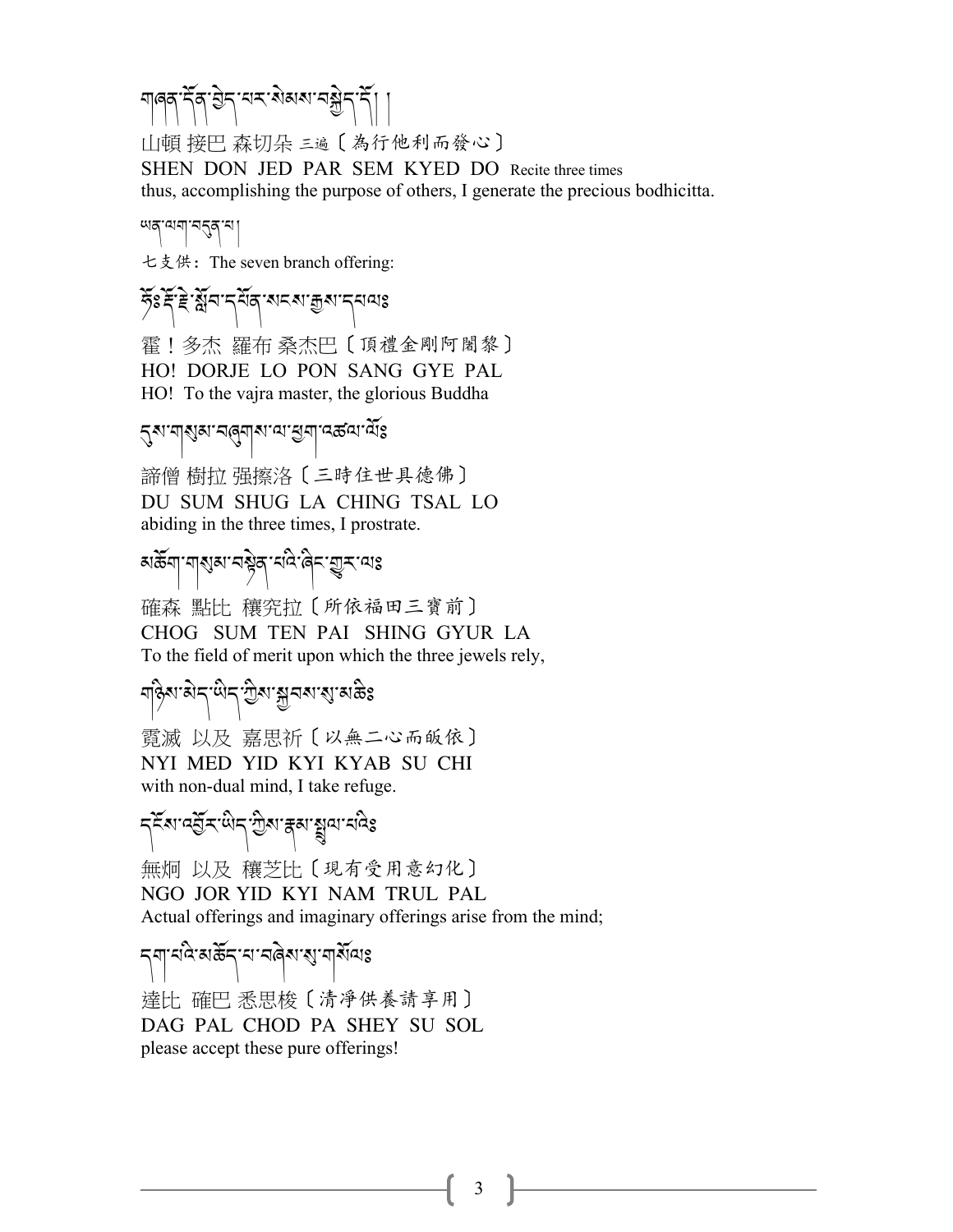### ন্দ্ৰিম শ্ৰুন স্কু শ্ৰী মুক্তন্দ্ৰ কৰি আৰু মা

無住 祈渥 覺比噶〔阻断成就江河障〕 NGO DRUB CHU WO CHOD PAL GEG Eradicating obstacles toward the river of attainment,

#### કેશ.चैथ.च.ढो%

霓些 瑪露 夏巴既〔一切惡業皆懺悔〕 NYEY SHEY MA LUS SHAG PAR GYI all wrong doings without exception, I confess.

કેંગ્રાચ નજી તાર્વેસ્વા માટે આ જોવા માટે સ્વાર

瓊及 闊森 達比求〔十方三輪清淨法〕 CHOG CHUR KOR SUM DAG PAI CHO In the ten directions, dharma is pure within the three spheres;

*য়*৽ড়৶৶ৼয়৻৸ৣয়৸ৼঢ়ৼ

瑪恰 確拉 及以穰〔無貪享用皆隨喜〕 MA CHAG CHOD NA JEY YI RING in this practice free from attachment, I rejoice.

#### ন্ম নামৰৰ নৰীত্ৰী স্বাস্থা

達巴 塔悉 直瑪滅〔清淨四邊無垢染〕 DAG PA THA SHI DRI MA MED Unstained by the four extreme views,

#### ৰ্ট্মৰ্ম'নন্দ্ৰ দ্ৰুৱাৰী অগবৰ্ষী বৰ্তি

卓比 强丘 森切朵〔發起圓滿菩提心〕 DZOG PAI JANG CHUB SEM KYED DO I generate the perfect enlightened attitude of bodhicitta.

# อธุ่ ๆ คุ่ๆๆๆ มารุษะ : สูๆ : มิฆฺฆฺ : อสฺ : ฺ ฺ : ยฺ

迭沙 旺秋 森見拉〔善逝自在及眾生〕 DEY SHEG WANG CHUG SEM CHEN LA To the powerful Lord Gone Beyond Bliss (Buddha),

#### ন্ম্ ৰাম্বাৰাজ্য প্ৰিম ব্যে ব্যৱস্থা

古巴 森祈 露布洛〔為三需要而獻身〕 GO PA SOM CHIR LU BUL LO to fulfill the three needs of beings, I offer my body.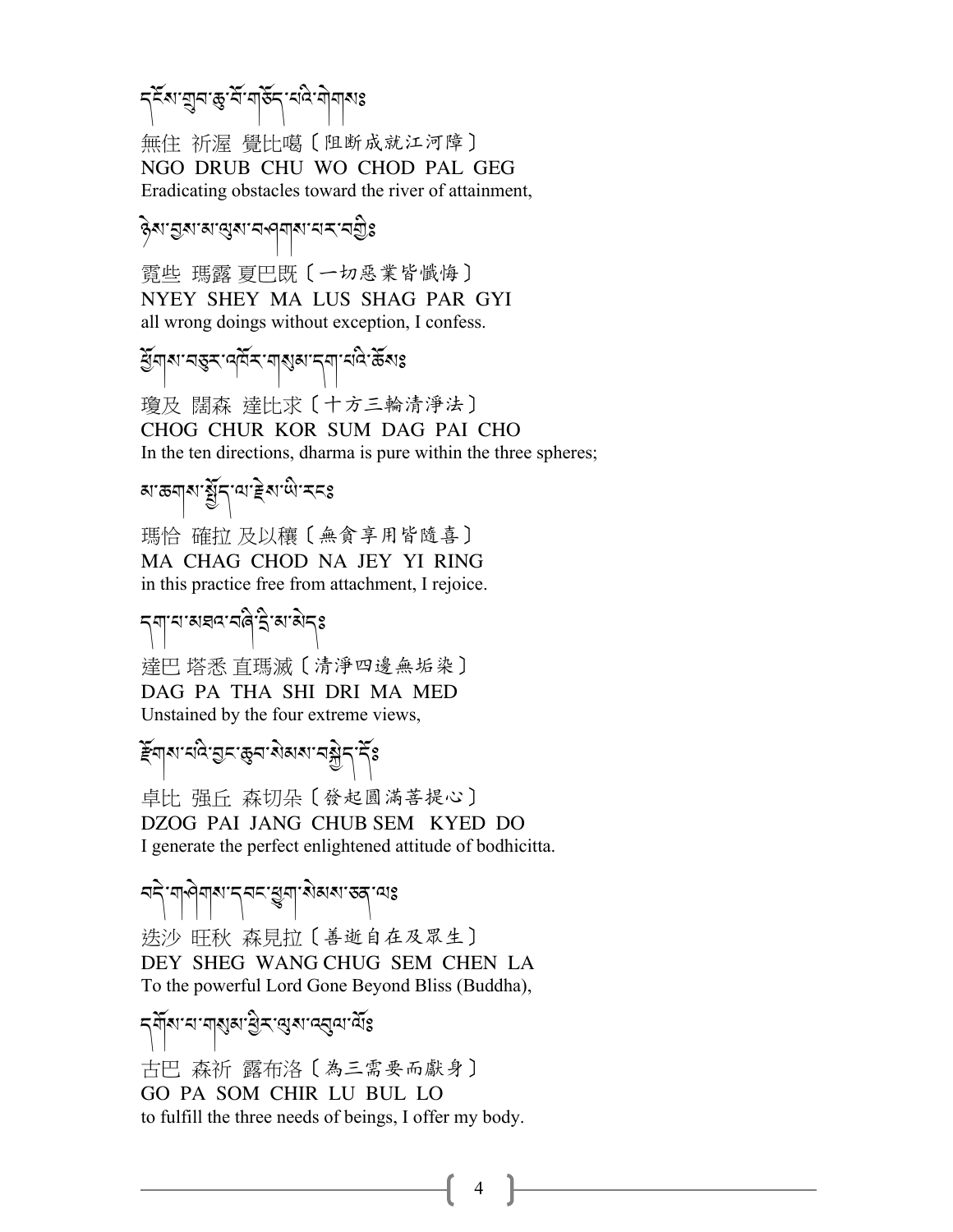#### ক্সিম্বৰাম্বলৈ অৰাক্ষৰ আৰু স

采染 帳為 列囊根〔總集歷世之善業〕 TSEY RAB DRANG WAI LEY NAM KUN Condensing the virtuous karma of all my cumulative past lives,

#### ঽুষ্মাদৃান্তুনাক্তিরার্মিনানমূঃ

度德 羌求 欽波渥〔無餘回向大菩提〕 DU TEY JANG CHUB CHEN POR NGO without reservation, I dedicate it all to the attainment of great bodhicitta.

ন্দ্ৰাণ্ড্ৰৰ ঘৰাত্ৰা নাৰ্থা নাৰ্যালয় কৰা দুৰ্দ্ৰ প্ৰদৰ্শন কৰা বাৰ্থা বিদ্যুদ ར་མེ་འདབ་མ་བརྱུད་པེའེ་ལེ་བར་རྒྱ་བ་ལུ་གང་བེའེ་གདན་ལ་རང་གེ་ལེན་བྱ་སྲ་བེའེ་རྱང་སེམས་ ানবিশ্লেন্দ্ৰা ইানহৰ ধ্ৰাৰক্ষী ছালাৰীপৰ দুৰ্বাৰ সম্ভিদ 'য়ুুুুুুুুুুু শ্ৰম্মা ব্ৰেনাৰাজ্ঞানী অভিন্ন কৰি কৰি কৰি বিৰোধ কৰি পৰা বিৰোধ কৰি কৰি কৰি <u>้สนะสงจันเล่อิย่ ไว้เช่ะย่าไปเว้นอยู่สูง</u> ান'ৰেনম'ৰ্ই'ই'ষ্ট্ৰীঅ'শ্ৰুন'নীমনৰ্ন্মৰাম'ন'নাঅম'মাক্টনা নেঅ ক্ৰুম নন্দ্ৰ ষ্টুহত্ত অস্প্ৰান্টু হেঅ ম্ৰীহ্ন নামূপ্ৰ ্ব্ৰাহ্মাব্দীৰাম্বাৰীৰ ক্ৰিয়া বিশ্ববিদ্যালয় বিশ্ববিদ্যা 'নথ্ন'নম'ৰ্ক্ৰনা'ৰ্ম'ঐম'ঐন'। নাৰ্ব্ৰ ক্লিক্সান। দ্র্বার্ক্সিক্সার্ক্সার্ক্সার্থার বিদ্রাল্প করা বিদ্রাল্প করা ব

達露 塔瑪度 涅巴昂,樣那朵傑 央見瑪 薩為,釀 百瑪 噶波 達瑪 確比 德 瓦,達瓦 念剛為 丹拉,穰各 森度 查為 龍森 當,依當 拉比 拉當,杰怎 查 為 喇嘛森,渥無 以滅比 穰深,阿以 噶波 永思 及巴列,帕却欽比 渥無,達 给 真欽 匝為 喇嘛(巴措雄及比西念)各朵 噶波,剎記 恰霓,達當 仁波切 建祈既森當 丹巴,剎 朵杰 吉重給 修巴,夜確 神及 百瑪 噶波,動悟 頌為達 瑪 接比 當那,夜西及 染直 當,云 哦巴里 以瓦 圖噶 頌為,達瑪 念塔度切 為 給薩 拉,些染及 帕絨德 欽比,拉旺 囊巴,参百 自度 達為 瓊米 悉項, 順努 撒滅及 蝶為 浪措 及巴,渥當 渥色 塔已 麼密巴,措為 穰森 見諾。 下面為正行:自身平庸而觀,或明觀金剛妙音天女之心間,白色八瓣蓮花中 央圓滿月墊上,自之極其細微之風心,殊勝之本尊,至尊根本上師三者本體 無別之自性白色阿(ཨ)字,化為勝妙智慧本性(文殊菩薩本性),自之大恩

5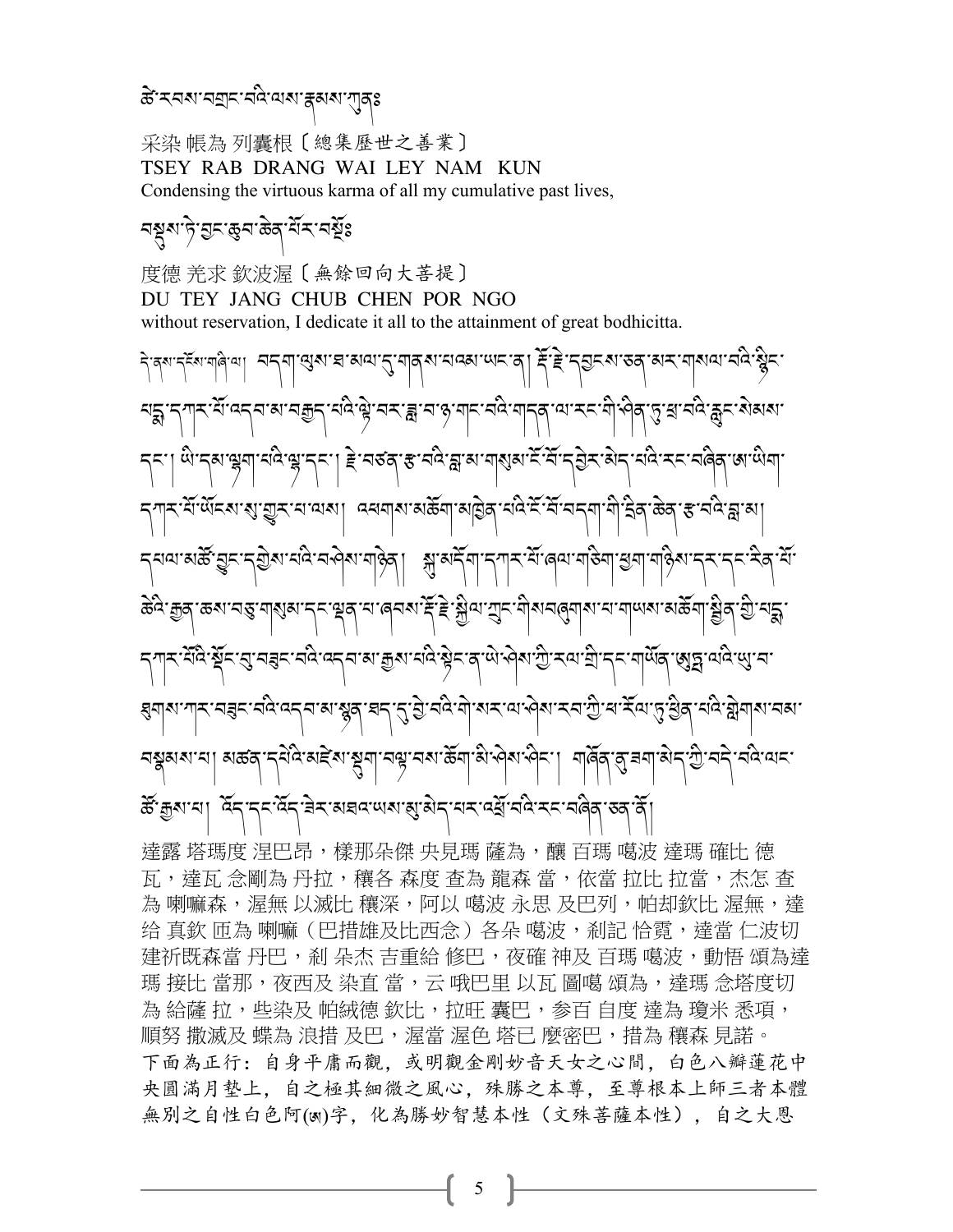根本上師(法王如意寶),身白一面二臂,具備十三種綢緞珍寶裝飾,雙足 呈金剛跏趺坐勢,右手以勝施印執持白色蓮花枝蔓,其盛開之花瓣上為智慧 寶劍,左手于心間拈持于耳邊盛開之阿巴拉花莖,其花蕊之上為般若經函。 相好莊嚴,觀不厭足,無漏大樂之青春韶華妙齡童子(文殊童子),散發無 邊無際之璀璨光華,熠熠生輝,燦爛奪目。(然後念誦)

DAK LU TA MAL DU NYA PA AM. YANG NA, DOR JE YANG CHEN MAR SAL WAI, NYING PAD MA KAR PO, DAB MA GYED PAI TEY WAR. DA WA NYA GANG WAI DEN LA. RANG GI SHIN TU TRA WAI LUNG SAM DANG, YI DAM LHAG PAI LHA DANG, JEY TSUN TSA WAI LAMA SUM. NGO WO YER MED PAI RANG SHIN. AH() YIG KAR PO YONG SU GYUR PA LEY, PAG CHOG KHYEN PAI NGO WO. DAG GI DRIN CHEN TSA WAI LAMA, (PAL TSO JUNG GYE PAI SHE NYE) KU DOG KAR PO. SHAL CHIG CHAG NYI. DAR DANG RINPOCHE GYAN CHEY CHU SUM DANG DEN PA. SHAB DOR JEI KYIL TRUNG GI SHUG PA . YEY CHOG JIN GYI PAD MA KAR POI. DOUG BU ZUNG WAI DAB MA GYE PAI TENG NA. YE SHEY KYI RAL DRI DANG. YON UT BA LAI YU WA THUG KAR ZUNG WAI. DAB MA NYAN THAD DU CHE WAI GE SAR LA. SHEY RAB KYI PHA ROL TU CHIN PAI. LEG BAM NAM PA, TSEN PEI DZEY DUG TA WEY CHOG MI SHEY SHING, SHON NU ZAG MED KYI DE WAI LANG TSO GYEY PA, OD DANG OD ZER THA YEY MU MED PAR. TRO WAI RANG SHIN CHEN NO.

Now the actual practice:

Visualize your body as the Vajra Saraswati or visualize in your own body: In the clear heart, there is an eight-petaled white lotus. In the center on a full moon seat is the inseparable union of: one's own extremely subtle mind, one's yidam deity, and the reverent root lama in the form of a white AH syllable. This transforms into the essence of the most exalted omniscient ones, one's own extremely kind root lama (Pal Tsojung Gyepa'i Shenyen) with a white body, one face and two arms. He is adorned with silks and the thirteen precious ornaments. His legs are in the vajra posture. His right hand, in the supreme generosity mudra, holds the stem of a white lotus. Upon its blossoming petals is the sword of wisdom. In his left hand he holds the stem of an Utpala flower to his heart. Upon its blossom near his ear is the text of the perfection of wisdom (Prajna Paramita). The major and minor marks are endlessly beautiful. His nature is the undefiled bliss of the full bloom of youth (Youthful Manjushri) radiating and pulsating boundless light, radiance and splendor. Now, recite the following:

รุสุขาชุสุ สามาร์สุ สามาร์ || 巴燈 匝為 喇嘛 仁波切〔具德根本上師如意寶〕 PAL DEN TSA WAI LAMA RIN PO CHEY Glorious, precious wish-fulfilling root lama,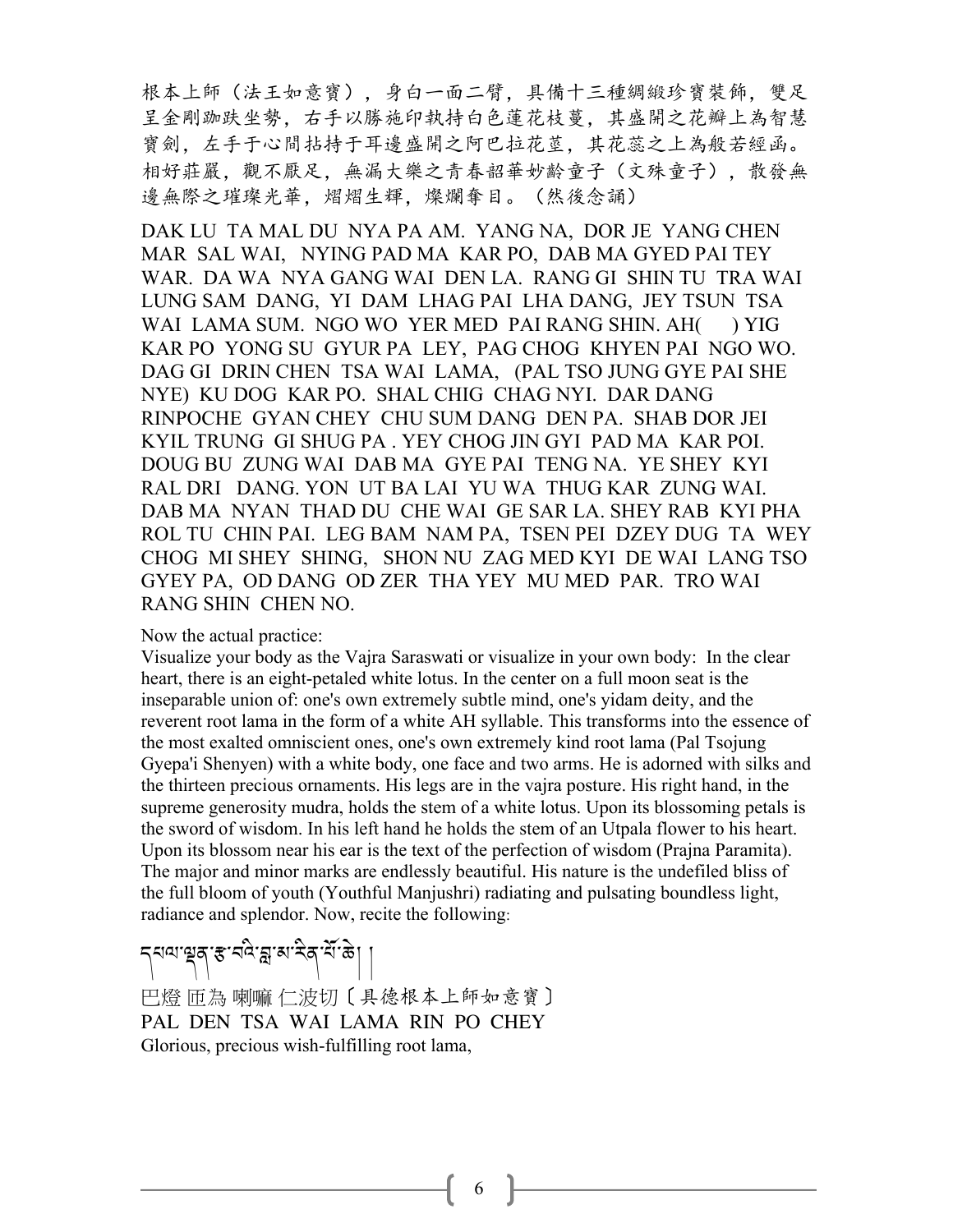ㅋདག་གི་སྱིང་གར་པདྲིའ་གདན་བེནུགས་ལ།

達給 釀噶 巴米 丹修拉〔祈住吾心蓮花墊中央〕 DAG GI NYING GAR PAD MAI DEN SHUG LA reside upon the lotus seat within my heart.

সশন: ইন্জি স্ট্রিস্ট্রান্ক বাং ইন্ডা নৱন: ম্ট্রা 噶真 親波 果霓 及頌德〔以大恩德教誡并攝受〕 KA TRIN CHEN POI GO NEY JEY ZUNG TEY Through your great kindness for me,

স্ত্র'নাগ্রুন'ব্রনাগু'ট্রিব'গ্রীম'নব্লন'ত্ত্ব'না<sup>ইবেন</sup>| | 各頌 圖及 欽杰 喇德梭〔賜予身語意之勝加特〕 KU SUNG THUG KYI JIN GYI LAB TU SOL please bestow the blessings of your enlightened body, speech, and mind.

<u>য়ড়য়ৼয়ড়য়ৗ৻য়৾৾৶য়ড়৴৵ৼঢ়ড়৻৸ৼ৾৻৻৸৸৻ৡ৾৴</u>

瑪露 確森 諦比 達霓確〔一切三寶總集自性汝〕 MA LU CHOG SUM DU PAI DAG NYID KYOP Without exception, oh great being who is the union of the three jewels

รรายนิติรายสิริมารุธราย

達必 依措 艮霓 當巴喇〔信心意海徹底得清淨〕 DEY PAI YID TSO KUN NEY DANG PA LA in the utterly clear lake of faith within my mind stream,

མβེན་བརིའི་རྒྱ་གུརུགས་ནས་ལང་མེ་འགོག་པར། । 欽則 達素 那揚 密果巴〔智悲月影無力堪阻擋〕 KYEN TSEI DA ZUG NAM YANG MI GOG PAR may the reflection of the moon of your wisdom and compassion never be interrupted!

হ্রন:স্কুন:বন্:(:ন্ম্রন:স্তান্মন্মীব্',(:ন্ম্রন্মা ||

强丘 巴度 匝滅 袞德修〔乃至菩提不離恒護佑〕 JANG CHUB BAR DU DRAL MED GON DU SHUG Until enlightenment, abide continually as my protector! মন'ন্ট্ৰিম'ন'ক্ৰু'মৰ্ক্টিন'ৰ্ম্মক্ৰ্ম'ৰ্ম্ভিন্ম $\mid$ 

芒得 圖巴 加措 確云祈〔廣聞大海供養水潴聚〕 MANG DU THO PA GYA TSOI CHOD YON KYIL An ocean of erudition arranged as an offering,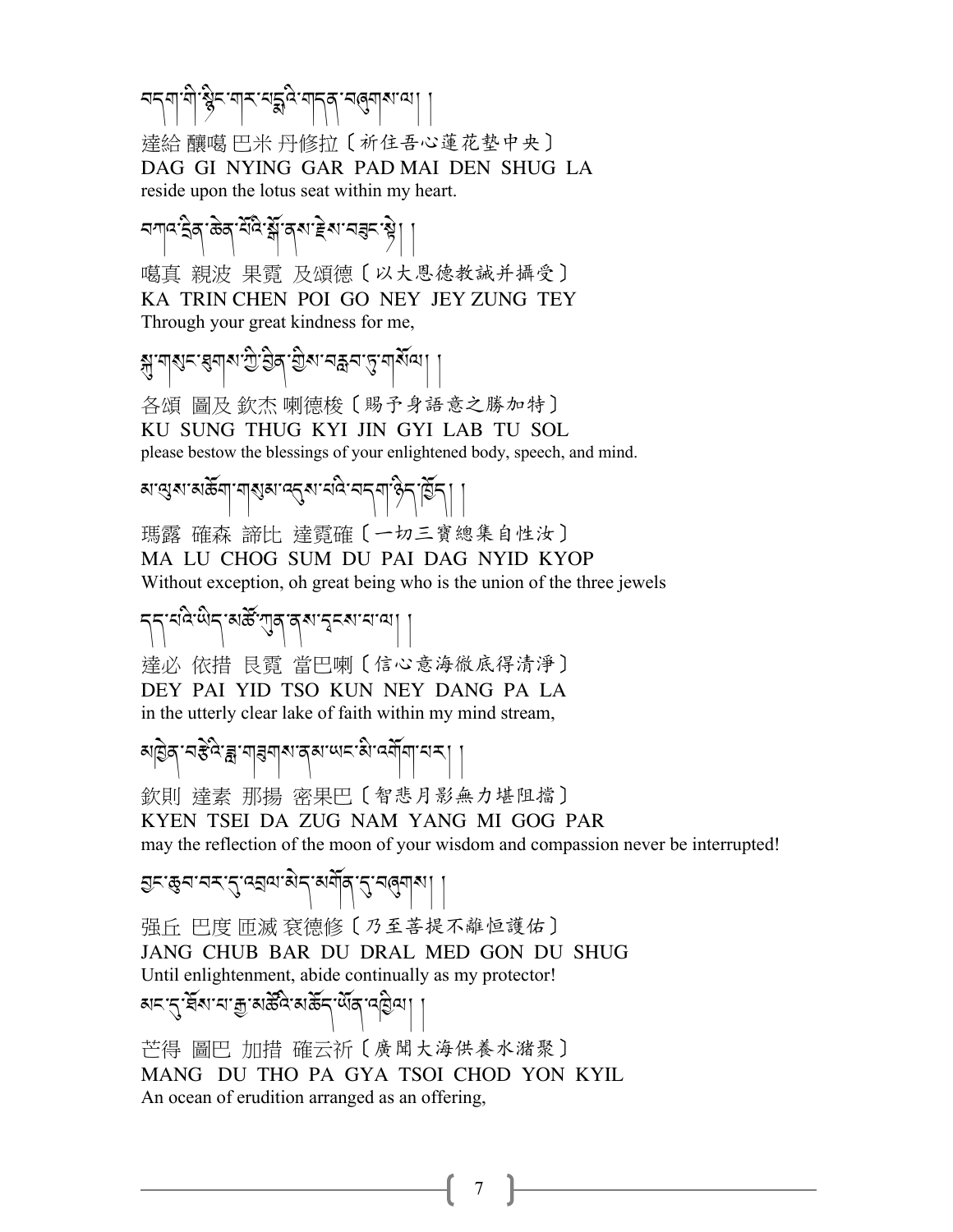ইখি: ২৮: খণ্ড এ, খঙ্গামা, পুঃ শ্ৰি বিশ্বস্থা

將則 穰森 思為 祈見别〔慈悲自性清涼江河瀉〕 JAM TSEI RANG SHIN SIL WAI CHU GYAN BEB the nature of gentleness, a flowing stream of coolness,

## ซีรุ่ ฮูรารุรายุธุ์: अग्ने क्षेत्राज्ञा अपवेदा

瑪鍾 蝶比 滅朵 措杖尚〔稀有信心花朵繽紛陳〕 MED JUNG DEY PAI MEY TOG TSOG TRAM SHING the arrangement of the wondrous flowers of faith,

<u> क्ष्</u>यः المسلم المسلم المسلم المسلم المسلم المسلم المسلم المسلم المسلم المسلم المسلم المسلم المسلم المسلم ال<br>المسلم المسلم المسلم المسلم المسلم المسلم المسلم المسلم المسلم المسلم المسلم المسلم المسلم المسلم المسلم المس

囊達 慈稱 瓊各 直僧當〔氤氳凈戒勝妙芬芳〕 NAM DAG TSUL TRIM CHOG GI DRI SUNG DANG and the supreme fragrance of completely pure discipline,

$$
\mathcal{P}^{\text{max}}_{\text{max}} = \mathcal{P}^{\text{max}}
$$

些染 卓滅 囊瓦 渥德薩〔智慧燈炬輝耀光芒燦〕 SHEY RAB DRON MEI NANG WA OD DU SAL the light of the wisdom lamp shining brilliantly,

$$
\text{Var}(\mathcal{B}^{\text{max}}) \leq \text{Var}(\mathcal{B}^{\text{max}}) \leq \text{Var}(\mathcal{B}^{\text{max}}) \leq \text{Var}(\mathcal{B}^{\text{max}})
$$

强丘 森瓊 以旺 布祈見〔菩提寶心悅意香水流〕 JANG CHUB SEM CHOG YID ONG PO CHUI GYEN the supreme bodhicitta, a stream of fragrant incense and scented water,

## हेन्.ज्हूर्व.चर्टर्न.द्वुज़.खेल.चर्य.संबान.र्टर्.| |

當增 度自 剎色 丹巴當〔禪定甘露美妙之珍饈〕 TING DZIN DUD TSIL SHAL ZEY DAM PA DANG meditative absorption, nectar, celestial food, and

## মাৰ্চমান্নামাক্তি নামাৰ্জনা নীষ্ট্ৰবাজ্জ্বা আৰু ৷ |

頌當 尊巴 瓊各 直欽里〔總持精進殊妙祥雲中〕 ZUNG DANG TSON PA CHOG GI TRIN CHEN LEY a great cloud of supreme retention and effort;

## <u> नर्भेन् नु</u>डन्त्रा भ्रुव् मविन्स्लाओं वसुबार्भ्रेना डेन्म ।

朵央 念比 若摩 迸卓江〔奏出稱頌禮贊之樂音〕 TOD YANG NYN PAI ROL MO BUM TROG CHING from this arises, the music of a hundred thousand pleasant songs,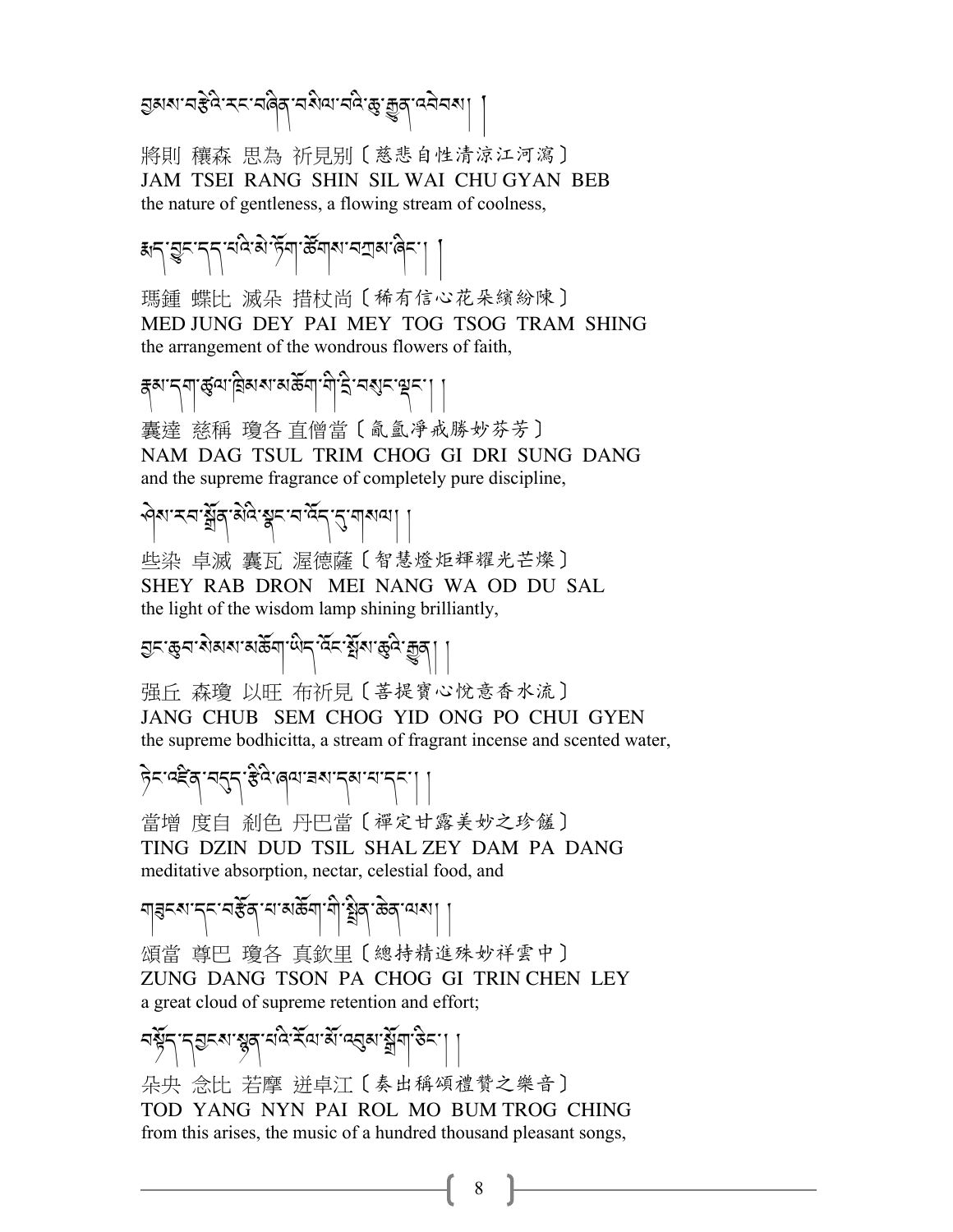བཀོད་པའི་ཁོ་ལག་ཡངས་པའི་དཔག་བསམ་ཤིང་། །

果必 闊拉 央比 巴桑香〔蔭蔽四方高廣如意樹〕 KOD PAI KHO LAG YANG PAI PAG SAM SHING a display like a majestic giant wish-fulfilling tree,

୷ଽୄ୕୳୴ୄଌ୕୲ଽ୲୴ୗୣଵୗଽୖୣଌୡ୷ଽଌ୶୲ୡୗୢୣଌୗଽୗ

央達 大瓦 順霓 者丹尚〔結出真實見解鮮嫩果〕 YANG DAG TA WA SHON NUI DREY DEN SHING the authentic view, endowed with tender fresh fruit

<u>ক্ষ্মাৰাজ্য মাৰ্চুন বৰ্ত্ত বৰ্ত্ত বৰ্ত্ত বৰ্ত্ত বা</u>

恰滅 東為 朵各 較為瓦〔無貪施捨滿足眾願牛〕 CHAG MED TONG WAI DOD GUR JO WAI WA free from attachment, the milk cow that dispenses whatever is desired,

दहरू अर्च नगर विद्यालको अर्चन्द्र ।

匝滅 梭浪 迭及 迸頌當〔無盡福德賢妙之寶瓶〕 DZEY MED SO NAM TER GYI BUM ZANG DANG an excellent treasure vase of inexhaustible merit and

# ষ্টিজ্য মানবাৰী জীৱী

嗦嗦 央達 染巴 使依霓〔四種無礙真實智慧之〕 SO SO YANG DAG RIG PA SHI YI NI with the four types of discriminating knowledge.

 $\mathbb{E}_{\mathcal{F}_{\mathcal{F}}}$ العرفي عام التهريب التهريب التهريب التهريب التهريب التهريب التهريب التهريب التهريب التهريب التهريب التهريب التهريب ا

喇熱 度當 見参 瓦丹及〔華蓋寶傘勝幢及飛幡〕 LA REY DUG DANG GYAL TSEN WA DEN GYI Canopies, parasols, victory banners and flags,

## བདག་Zས་གཞལ་མེད་ཁང་བཟང་རབ་བ=ན་ཏེ། །

達露 沙滅 康桑 染見德〔嚴飾自身無量妙宮殿〕 DAG LU SHAL MED KANG ZANG RAB GYEN TEY the celestial palace of my body, excellently decorated

# हैन्.ची.क्षे थ्रैश.चर्खे.ची.बार.ज्ञ $\big|\big|$

釀各 祈及 沙比 各撒喇〔心間綻放蓮花苞蕊上〕 NYING GI CHU KYEY SHED PAI GEY SAR LA in the pistil of a blooming lotus within my heart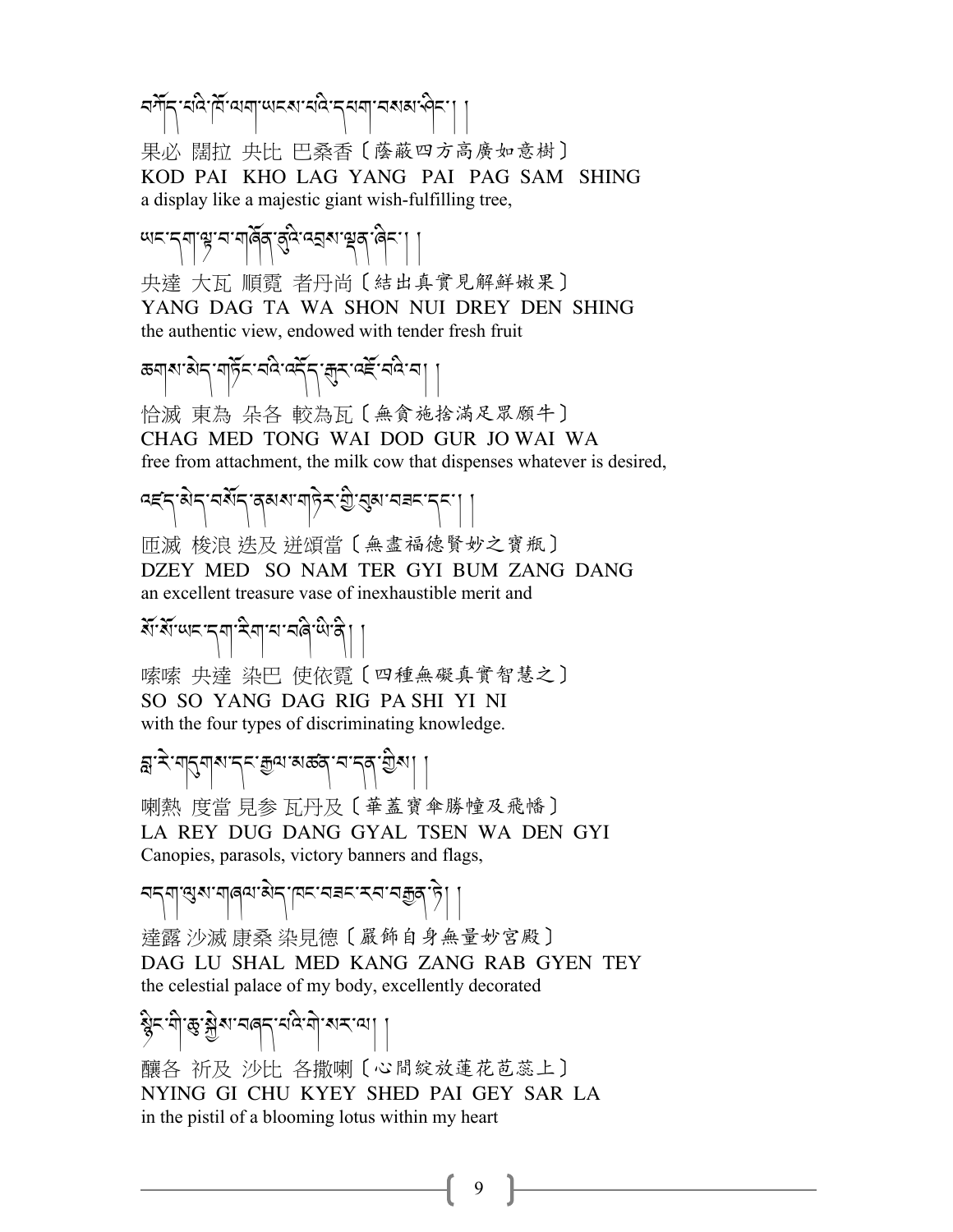ন্মীৰ নৰ্ম নৰ্থনীৰ ব্যাপকী জ্ঞানী দু

記巴 樹巴 卓袞 丘及杰〔欣喜而住護眾之法王〕 GYEY PAR SHUG PA DRO GON CHO KYI JEY happily resides the protector of beings, Lord of the Dharma,

Aོ་Bེ་འཆང་ཆེན་éག་j་མཆོད་བGིད་ཅིང་། །

多杰 強欽 大德 確記江〔金剛持前恒時行供養〕 DOR JEY CHANG CHEN TAG TU CHOD GYID CHING to Vajradhara I forever make offerings and

ངེས་པར་འ?ན་པའི་ཡིད་Oིས་གསོལ་འདེབས་ན། །

已巴 燈比 以及 索迭那〔極其恭敬誠心而祈禱〕 NGEY PAR DUN PAI YID KYI SOL DEB NA pray with a mind of sincere aspiration:

 $\mathfrak{F}$ ब $\mathfrak{F}$ ः अ $\mathfrak{F}$ ा $\mathfrak{F}$ ा $\mathfrak{F}$ ा $\mathfrak{F}$ ा $\mathfrak{F}$ ा $\mathfrak{F}$ 

丘杰 加波 瓊德 尼及就〔但願法王勝尊喜開顏〕 CHO KYI GYAL PO CHOG TU NYEY GYUR CHIG king of the victorious dharma, may it please you supremely!

बाद सन् सन् में इन् स्वानवे क्यू न अर्थ । ।

剛囊 迭動 若比 朵云啊〔諸現樂空游舞五妙欲〕 GANG NANG DEY TONG ROL PAI DO YON NGA Whatever appears, bliss and emptiness and the play of the five sensory pleasures,

55. ซิ้ย... พย่างประชาธิตร (สิ้น)

强丘 嚴喇 燈丹 嘉色澤〔具備菩提七支之政寶〕 JANG CHUB YEN LAG DUN DEN GYAL SID DZEY the seven branches of enlightenment and the royal offerings of the kingdom,

འধনাথ অম হৈ হৈ বস্রা �্বী রা ধ্যা বর্তু (২৮১)

帕浪 渥卧 扎西 達嘉當〔聖道本體八種吉祥品〕 PHAG LAM NGO WO TA SHI TAG GYED DANG the essence of the noble path and the eight auspicious signs,

द्यवारा दें स्वाद्याञ्चत हे नवे देव केव सेवाया

帕諾 杖丹 涅為 認欽梭〔聖者財富之數珍寶等〕 PHAG NOR DRANG DEN NYEY WAI RIN CHEN SOG the wealth of the noble ones and all sorts of jewels,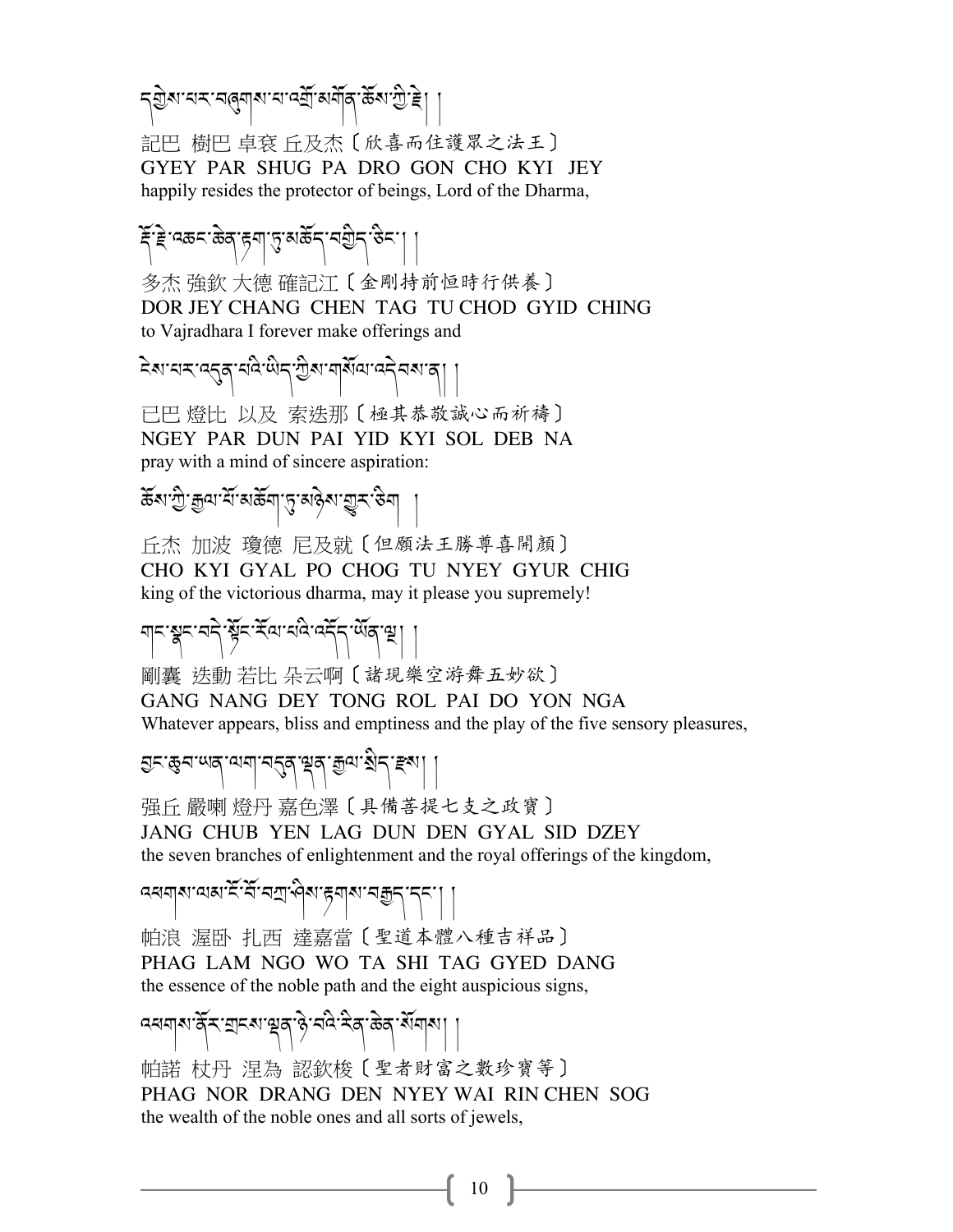ล้.นี้.ซู.สู.สู.สู.สู.สู.สู.สู.สู. 喇露 密意 覺為 悟波當〔天龍人間真實之財寶〕 LHA LU MI YI JOR WAI NGO PO DANG all the wealth of gods, nagas, and humans and

དག་པའི་ཞིང་གི་བཀོད་པ་རབ་འ;མས་Oིས། ། 達比 上各 果巴 染强及〔以及淨剎浩瀚之莊嚴〕 DAG PAI SHING GI KOD PA RAB JAM KYI the arrangement of infinitely pure realms,

স:প্রিস:স্রাচান:ই) - স্য:মুক্স:মর্ম:ব্যান:প্রম:মী |

瑪露 卡央 及巴 崗霓江〔無餘遍布彌漫虛空界〕 MA LU KHA YING GYEY PAR KANG NEY KYANG without exception the entire realm of space is elaborately filled;

ছুন্"ম্লার্জন্"মন্মন্মী মর্মান্ত্রা । ।

進密 恰巴 卓袞 切拉布〔連綿不斷供奉眾怙汝〕 GYUN MI CHED PAR DRO GON KYOD LA BUL unceasingly I offer this to you protector of beings!

## चङ्ज्यान्तमादानदेग्स्टान्नेबन्धुअर्थान्। ।

及住 噶為 穰森 喇摩霓〔十六歡喜自性之天女〕 CHU DRUG GA WAI RANG SHIN LHA MO NI The goddesses with the nature of the sixteen joys,

## নক্কুন্মজ্বিজ্ঞান্মই নৃশা নন্দ্ৰ অৰ্জন ক্লা ভাষা

嘉霓 浪措 達比 確則見〔二八佳齡清凈之供物〕 GYED NYI LANG TSO DAG PAI CHOD DZEY CHEN youthful age at eight times two, with pure offering substances,

### য়ুঁহ:ଛন্মুহটুহৰ:থ:टीची.चूढ़:धे:घचळ:ग्रीथ| .

東欽 央思 達比 及塔記〔以大空界清淨之幻術〕 TONG CHEN YING SU DAG PAI GYU THAB KYI the sacred method pure in the sphere of great emptiness,

## ཟག་མེད་བདེ་བའི་ཉམས་འUར་Iོང་?་äེལ། །

撒滅 蝶為 釀就 東德排〔無漏大樂神韻千倍增〕 ZAG MED DEY WAI NYAM GYUR TONG DU PEL uncontaminated blissful experience increased a thousand fold;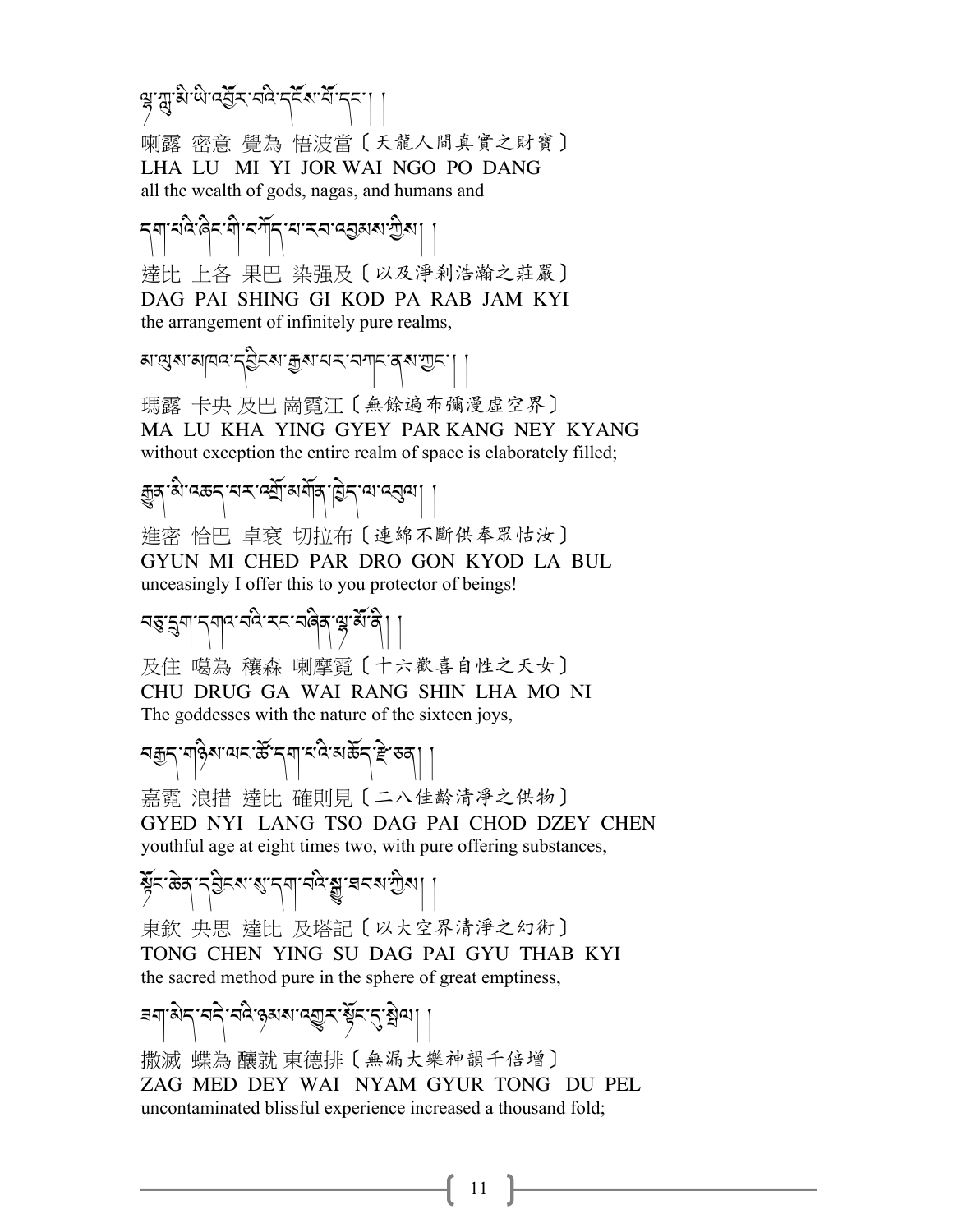#### མརོར་ན་བདག་གན་སྐོ་གསུམ་འརྲོར་བར་བུས།

多那 大山 果森 覺瓦傑〔總之自他三門及受用〕 DOR NA DAG SHEN GO SUM JOR WAR CHEY in short, with the wealth of the three doors of myself and others,

2 ม. ปอรณะ 2 ม. 19 2 3 ม. 19 2 ม. 19 2 1 度森 給為 匝瓦 艮東霓〔以及三時悉數之善根〕 DU SUM GEY WAI TSA WA KUN DOM NEY the sum of the root of all virtue in the three times,

ཡེ་ཤེས་འདོད་åར་རོལ་པ་དGེས་མཆོག་ãིན། །

益西 多各 若巴 及瓊真〔隨意享用智慧勝喜雲〕 YE SHEY DO GUR ROL PA GYEY CHOG TRIN wisdom, a supreme cloud of the enjoyment of whatever is desired,

$$
\geq \frac{1}{2} \left| \left[ \mathbb{E}^{2} \mathbb{E} \mathbb{E} \left[ \mathbb{E} \mathbb{E} \mathbb{E} \mathbb{E} \mathbb{E} \mathbb{E} \mathbb{E} \mathbb{E} \mathbb{E} \mathbb{E} \mathbb{E} \mathbb{E} \mathbb{E} \mathbb{E} \mathbb{E} \mathbb{E} \mathbb{E} \mathbb{E} \mathbb{E} \mathbb{E} \mathbb{E} \mathbb{E} \mathbb{E} \mathbb{E} \mathbb{E} \mathbb{E} \mathbb{E} \mathbb{E} \mathbb{E} \mathbb{E} \mathbb{E} \mathbb{E} \mathbb{E} \mathbb{E} \mathbb{E} \mathbb{E} \mathbb{E} \mathbb{E} \mathbb{E} \mathbb{E} \mathbb{E} \mathbb{E} \mathbb{E} \mathbb{E} \mathbb{E} \mathbb{E} \mathbb{E} \mathbb{E} \mathbb{E} \mathbb{E} \mathbb{E} \mathbb{E} \mathbb{E} \mathbb{E} \mathbb{E} \mathbb{E} \mathbb{E} \mathbb{E} \mathbb{E} \mathbb{E} \mathbb{E} \mathbb{E} \mathbb{E} \mathbb{E} \mathbb{E} \mathbb{E} \mathbb{E} \mathbb{E} \mathbb{E} \mathbb{E} \mathbb{E} \mathbb{E} \mathbb{E} \mathbb{E} \mathbb{E} \mathbb{E} \mathbb{E} \mathbb{E} \mathbb{E} \mathbb{E} \mathbb{E} \mathbb{E} \mathbb{E} \mathbb{E} \mathbb{E} \mathbb{E} \mathbb{E} \mathbb{E} \mathbb{E} \mathbb{E} \mathbb{E} \mathbb{E} \mathbb{E} \mathbb{E} \mathbb{E} \mathbb{E} \mathbb{E} \mathbb{E} \mathbb{E} \mathbb{E} \mathbb{E} \mathbb{E} \mathbb{E} \mathbb{E} \mathbb{E} \mathbb{E} \mathbb{E} \mathbb{E} \mathbb{E} \mathbb{E} \mathbb{E} \mathbb{E} \mathbb{E} \mathbb{E} \mathbb{E} \mathbb{E} \mathbb{E} \mathbb{E} \mathbb{E} \mathbb{E}
$$

達恰 冷吉 住比 使度布〔常遍任運圓滿而奉呈〕 TAG KYAB LHUN GYI DRUB PAI CHID DU BUL I offer eternally pervasive spontaneous accomplishment!

དེ་Gམས་Bིའི་མཆོད་པའོ།

以上為外供養 This was the outer offering.

$$
\text{argmin}_{\mathcal{A}}\left\{\mathbf{F}_{\mathcal{A}}\mathbf{F}_{\mathcal{A}}\mathbf{F}_{\mathcal{A}}\mathbf{F}_{\mathcal{A}}\right\}
$$

達露 多杰 匝以 半匝日〔自身金剛脈之班雜中〕 DAG LU DOR JE TSA YI BHAN DZA RU In the bandza of the vajra channels within one's body,

$$
\textbf{1} \textbf{1} \textbf{1} \textbf{1} \textbf{1} \textbf{1} \textbf{1} \textbf{1} \textbf{1} \textbf{1} \textbf{1} \textbf{1} \textbf{1} \textbf{1} \textbf{1} \textbf{1} \textbf{1} \textbf{1} \textbf{1} \textbf{1} \textbf{1} \textbf{1} \textbf{1} \textbf{1} \textbf{1} \textbf{1} \textbf{1} \textbf{1} \textbf{1} \textbf{1} \textbf{1} \textbf{1} \textbf{1} \textbf{1} \textbf{1} \textbf{1} \textbf{1} \textbf{1} \textbf{1} \textbf{1} \textbf{1} \textbf{1} \textbf{1} \textbf{1} \textbf{1} \textbf{1} \textbf{1} \textbf{1} \textbf{1} \textbf{1} \textbf{1} \textbf{1} \textbf{1} \textbf{1} \textbf{1} \textbf{1} \textbf{1} \textbf{1} \textbf{1} \textbf{1} \textbf{1} \textbf{1} \textbf{1} \textbf{1} \textbf{1} \textbf{1} \textbf{1} \textbf{1} \textbf{1} \textbf{1} \textbf{1} \textbf{1} \textbf{1} \textbf{1} \textbf{1} \textbf{1} \textbf{1} \textbf{1} \textbf{1} \textbf{1} \textbf{1} \textbf{1} \textbf{1} \textbf{1} \textbf{1} \textbf{1} \textbf{1} \textbf{1} \textbf{1} \textbf{1} \textbf{1} \textbf{1} \textbf{1} \textbf{1} \textbf{1} \textbf{1} \textbf{1} \textbf{1} \textbf{1} \textbf{1} \textbf{1} \textbf{1} \textbf{1} \textbf{1} \textbf{1} \textbf{1} \textbf{1} \textbf{1} \textbf{1} \textbf{1} \textbf{1} \textbf{1} \textbf{1} \textbf{1} \textbf{1} \textbf{1} \textbf{1} \textbf{1} \textbf{1} \textbf{1} \textbf{1} \textbf{1} \textbf{1} \textbf{1} \textbf{1} \textbf{1} \textbf
$$

穰瓊 當米 康確 度紫吉〔自然清淨妙種甘露精〕 RANG JUNG DANG MA'I KHAM CHOG DUD TSI CHUD the essential nectar of the self-arisen supreme element of subtle essence,

$$
\text{supp} \left( \text{arg} \left( \text{supp} \left( \text{supp} \left( \text{supp} \left( \text{supp} \left( \text{supp} \left( \text{supp} \left( \text{supp} \left( \text{supp} \left( \text{supp} \left( \text{supp} \left( \text{supp} \left( \text{supp} \left( \text{supp} \left( \text{supp} \left( \text{supp} \left( \text{supp} \left( \text{supp} \left( \text{supp} \left( \text{supp} \left( \text{supp} \left( \text{supp} \left( \text{supp} \left( \text{supp} \left( \text{supp} \left( \text{supp} \left( \text{supp} \left( \text{supp} \left( \text{supp} \left( \text{supp} \left( \text{supp} \left( \text{supp} \left( \text{supp} \left( \text{supp} \right) \right) \right) \right) \right) \right) \right) \right) \right) \right) \right) \right) \\
$$

古鍾 祈滅 直比 满欽諦〔摧滅衰敗無死成就樂〕 GUD JOM CHI MED DRUP PA'I MEN CHEN DI this great medicine, which subdues degeneration and accomplishes deathlessness,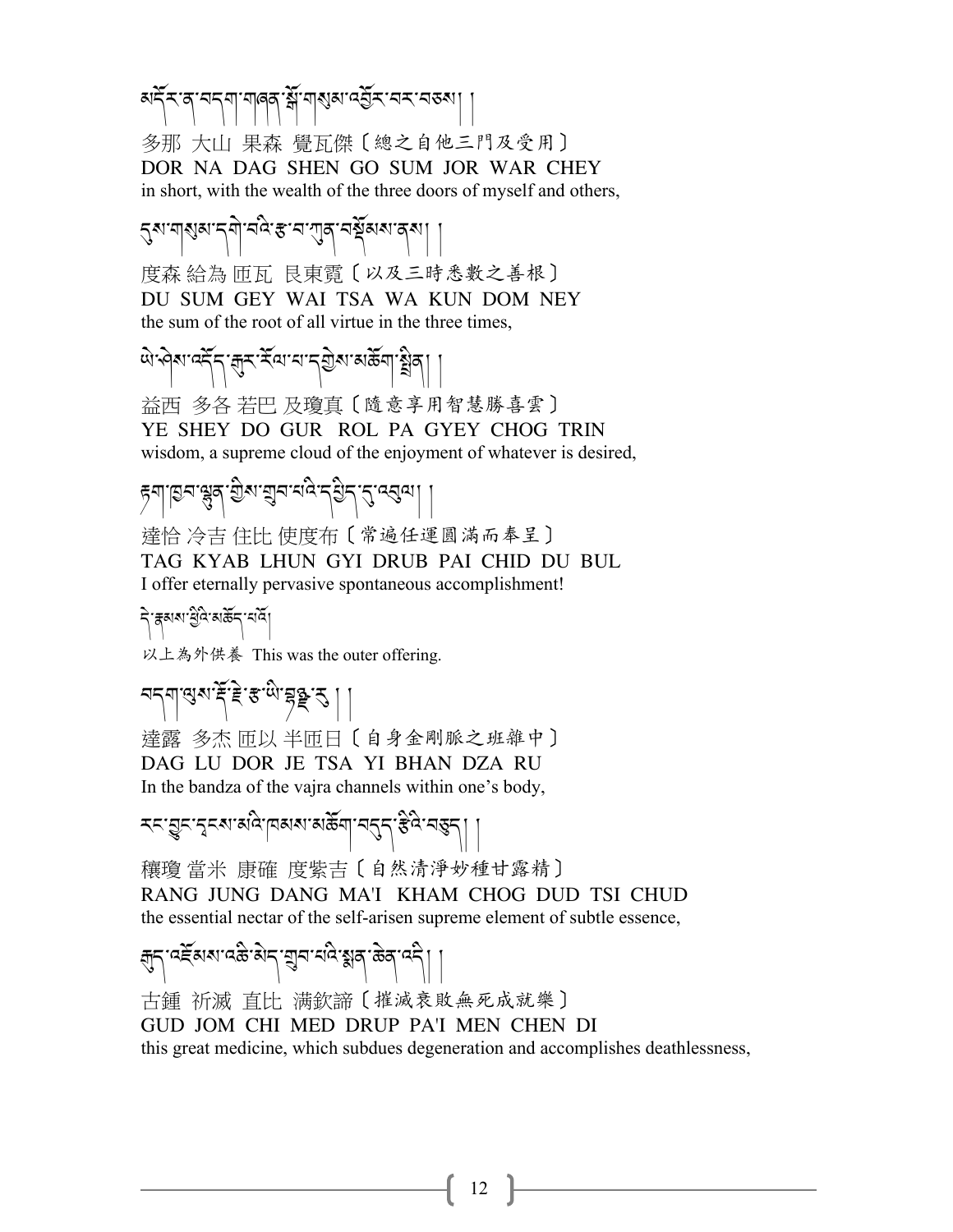ক্সীমের্মীব্ $\cdot$ ক্রঁম'স্রী:ক্রুন্ম'র্মঁহ'মস্কঁব্'নহ'ন্নব্রুন্ম|

卓袞 丘及 嘉波 確巴布〔呈供眾生怙主法王尊〕 DRO GON CHO KYI GYAL POR CHOD PAR BUL I offer to the dharma king, protector of beings.

ষ্ট্র'র্মাথার্মীমান্মিমাট্রামান্মান্মান্মী |<br>মু

祈沃 拉所 闊落 涅阿波〔頂門等等脈輪之五處〕 CHI WO LA SOG KOR LO'I NEY NGA PO'I The wheel at the top of the head (crown chakra) and all the five places,

|নৰ্থম'ন|ৰ্মুৰা'ক্ৰন|ৰ্ম'ন'ব্ ইচৰা'ৰ্ম'ন'মুন'|ৰ্মন|

康僧 恰巴 央絲 匝為查〔誅滅三界貪欲之鮮血〕 KHAM SUM CHAG PA YING SU DRAL WA'I TRAG the blood liberates desire of the three worlds into space.

ಹಸ್ವಾಂಡಿಸಿ, ಅಮ್ಮ ಮತ್ತು ಸ್ವರ್ಧ್ವಶ್ರವಾಗಿ ,

恰滅 恰巴 欽波 藍當杰〔無貪大貪具備濕潤性〕 CHAG MED CHAG PA CHEN PO'I LEN DANG CHEY Along with the moisture of intense desire is the elimination of regular desire,

རང་བྱང་རལྱའེ་མརོན་པ་ལྱེད་ལ་འབྱལ། །

穰瓊 染達 確巴 切拉布〔自生染達供奉於汝尊〕 RANG JUNG RAK TA'I CHOD PA KYED LA BUL this offering of self-arisen *rakta,* I offer to you.

हेन् नङ्ग न्हेन् सन्बन्धान् करणान् ।

諾記 就燈 樣為 朵省度〔器情世間深廣朵瑪盤〕 NOD CHUD JIG TEN YANG PA'I TOR SHONG DU Upon the torma plate of the vast world container,

बहा बर्जुन बर्जुन सुरुद्धा ।

囊記 卓瓦 根及 朋波拉〔內情世間所有眾生體〕 NANG CHUD DRO WA KUN GYI PUNG PO LA the aggregates of the beings contained within,

རང་གསལ་བཀག་མདངས་དབང་རོས་མརེས་བརྒྱན་པ། । 穰薩 扎東 旺波 自見巴〔裝扮自明絢麗嬌艷根〕 RANG SAL TRAG DANG WANG POI DZEY GYEN PA self-luminous, lustrous adorned with the beautiful sense faculties,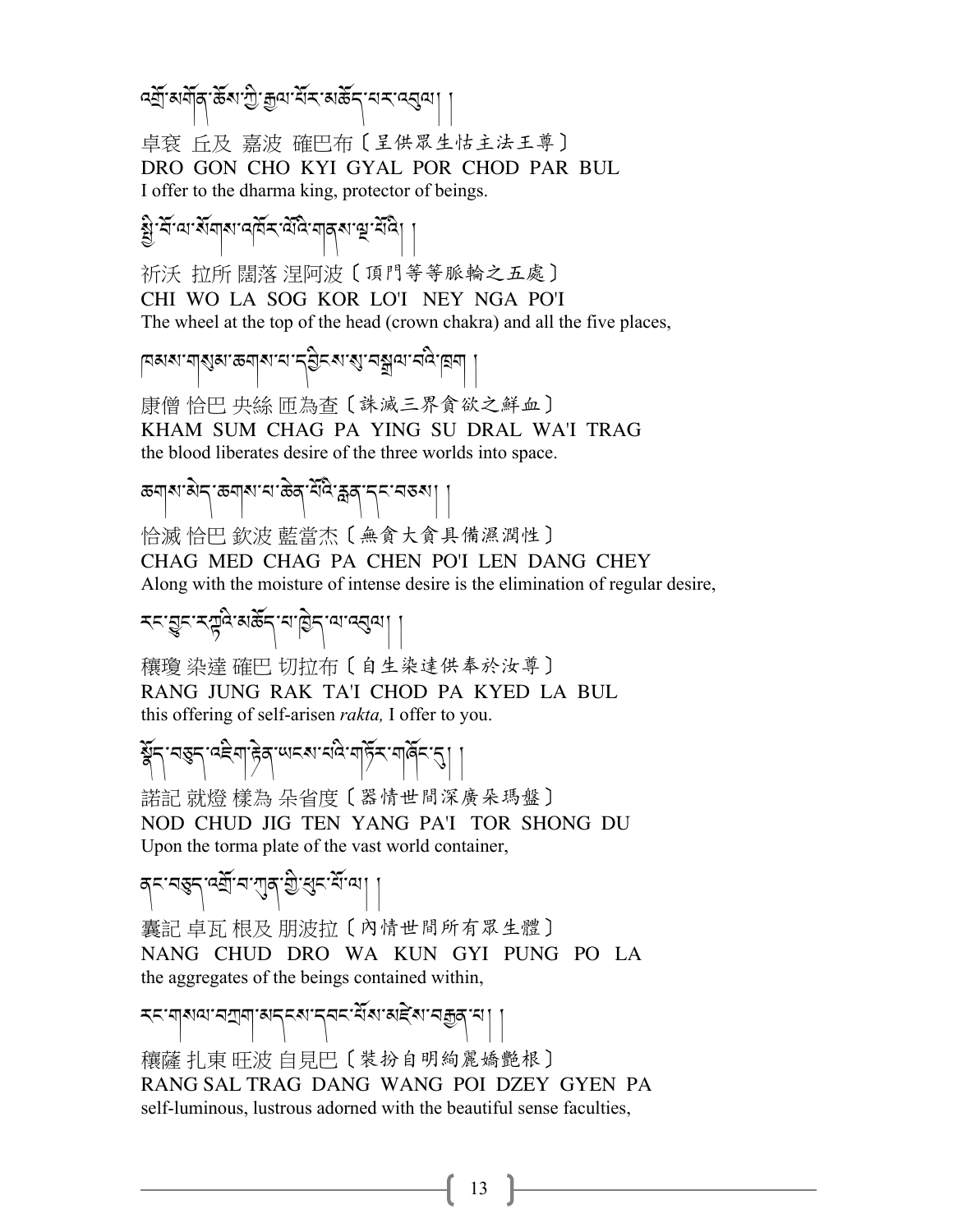รุสารุสาม ที่ 5 - สุดิต พริษา (พราชสุด)

丹自 多米 却巴 度樣布〔誓言聖物朵瑪皆供養〕 DAM DZEY TOR MA'I CHOD PA DI YANG BUL this torma offering of samaya substances, I also offer.

#### १९८९: स.च.र्टेटका बातुः के.कुर्यु | |

醒的 查瓦 當米 匝以見〔極其細微清淨之脈絡〕 SHIN TU TRA WA DANG MA'I TSA YI GYEN The ornament of the extremely subtle essence channel,

$$
|\partial_{\alpha_1} \partial_{\beta_2} \partial_{\alpha_3} \partial_{\beta_4} \partial_{\beta_5} \partial_{\beta_6} \partial_{\beta_7} \partial_{\beta_8} \partial_{\beta_7} \partial_{\beta_8} \partial_{\beta_7} \partial_{\beta_8} \partial_{\beta_7} \partial_{\beta_8} \partial_{\beta_7} \partial_{\beta_8} \partial_{\beta_8} \partial_{\beta_7} \partial_{\beta_8} \partial_{\beta_8} \partial_{\beta_9} \partial_{\beta_8} \partial_{\beta_9} \partial_{\beta_8} \partial_{\beta_9} \partial_{\beta_8} \partial_{\beta_9} \partial_{\beta_8} \partial_{\beta_9} \partial_{\beta_9} \partial_{\beta_9} \partial_{\beta_9} \partial_{\beta_9} \partial_{\beta_9} \partial_{\beta_9} \partial_{\beta_9} \partial_{\beta_9} \partial_{\beta_9} \partial_{\beta_9} \partial_{\beta_9} \partial_{\beta_9} \partial_{\beta_9} \partial_{\beta_9} \partial_{\beta_9} \partial_{\beta_9} \partial_{\beta_9} \partial_{\beta_9} \partial_{\beta_9} \partial_{\beta_9} \partial_{\beta_9} \partial_{\beta_9} \partial_{\beta_9} \partial_{\beta_9} \partial_{\beta_9} \partial_{\beta_9} \partial_{\beta_9} \partial_{\beta_9} \partial_{\beta_9} \partial_{\beta_9} \partial_{\beta_9} \partial_{\beta_9} \partial_{\beta_9} \partial_{\beta_9} \partial_{\beta_9} \partial_{\beta_9} \partial_{\beta_9} \partial_{\beta_9} \partial_{\beta_9} \partial_{\beta_9} \partial_{\beta_9} \partial_{\beta_9} \partial_{\beta_9} \partial_{\beta_9} \partial_{\beta_9} \partial_{\beta_9} \partial_{\beta_9} \partial_{\beta_9} \partial_{\beta_9} \partial_{\beta_9} \partial_{\beta_9} \partial_{\beta_9} \partial_{\beta_9} \partial_{\beta_9} \partial_{\beta_9} \partial_{\beta_9} \partial_{\beta_9} \partial_{\beta_9} \partial_{\beta_9} \partial_{\beta_9} \partial_{\beta_9} \partial_{\beta_9} \partial_{\beta_9} \partial_{\beta_9} \partial_{\beta_9} \partial_{\beta_9
$$

可度 龍森 芝巴 使為伽〔精血風三交融之精華〕 KHU DUL LUNG SUM DREY PAR SHU WA'I CHID the melting of the sperm, ovum and wind mixing,

$$
\frac{1}{2} \left( \frac{1}{2} \right) \left( \frac{1}{2} \right) \left( \frac{1}{2} \right) \left( \frac{1}{2} \right) \left( \frac{1}{2} \right) \left( \frac{1}{2} \right) \left( \frac{1}{2} \right) \left( \frac{1}{2} \right) \left( \frac{1}{2} \right) \left( \frac{1}{2} \right) \left( \frac{1}{2} \right) \left( \frac{1}{2} \right) \left( \frac{1}{2} \right) \left( \frac{1}{2} \right) \left( \frac{1}{2} \right) \left( \frac{1}{2} \right) \left( \frac{1}{2} \right) \left( \frac{1}{2} \right) \left( \frac{1}{2} \right) \left( \frac{1}{2} \right) \left( \frac{1}{2} \right) \left( \frac{1}{2} \right) \left( \frac{1}{2} \right) \left( \frac{1}{2} \right) \left( \frac{1}{2} \right) \left( \frac{1}{2} \right) \left( \frac{1}{2} \right) \left( \frac{1}{2} \right) \left( \frac{1}{2} \right) \left( \frac{1}{2} \right) \left( \frac{1}{2} \right) \left( \frac{1}{2} \right) \left( \frac{1}{2} \right) \left( \frac{1}{2} \right) \left( \frac{1}{2} \right) \left( \frac{1}{2} \right) \left( \frac{1}{2} \right) \left( \frac{1}{2} \right) \left( \frac{1}{2} \right) \left( \frac{1}{2} \right) \left( \frac{1}{2} \right) \left( \frac{1}{2} \right) \left( \frac{1}{2} \right) \left( \frac{1}{2} \right) \left( \frac{1}{2} \right) \left( \frac{1}{2} \right) \left( \frac{1}{2} \right) \left( \frac{1}{2} \right) \left( \frac{1}{2} \right) \left( \frac{1}{2} \right) \left( \frac{1}{2} \right) \left( \frac{1}{2} \right) \left( \frac{1}{2} \right) \left( \frac{1}{2} \right) \left( \frac{1}{2} \right) \left( \frac{1}{2} \right) \left( \frac{1}{2} \right) \left( \frac{1}{2} \right
$$

米修 渥薩 欽波 達巴為〔恒時熾燃不毀大光明〕 MI SHIG OD SAL CHEN POR TAG BAR WA'I the indestructible great luminosity blazes forever;

## ঘনম'মৰ্ক্ৰনা'শ্ৰুনাম'শ্ৰী'মুহ'মী'নৰিম'শ্ৰ'নামীত্ৰ'| |

塔確 阿及 瑪滅 悉思梭〔敬享殊勝方便秘密燈〕 THAB CHOG NGAG KYI MAR MEY SHEY SU SOL please accept the mantra butter lamp of the supreme method.

## য়ুঁন্'ন্ড্ৰন্'শন্তিৰ'ন্মি' অন'অ্মান্শ'ন'অৰ্ম| |

諾及 霓昧 亞因 達巴喇〔器情無二父母之清淨〕 NOD CHUD NYI MED YAB YUM DAG PA LEY From the inseparability of container and contents, the pure male and female consorts,

འÉས་a་རང་rང་ཡེ་ཤེས་མེར་ཤར་བ། །

者為 穰瓊 益西 滅夏瓦〔顯現碩果自然智慧焰〕 DREY BU RANG JUNG YE SHEY MER SHAR WA arises the fruition, the fire of self-arisen wisdom,

## མཐའ་དaས་མེད་པར་གསལ་བའི་འོད་འབར་ནི། །

塔圍 滅巴 薩為 渥巴霓〔無有中邊明朗光熾燃〕 THA WEY MED PAR SAL WA'I OD BAR NI clear shining light blazing without limits or center,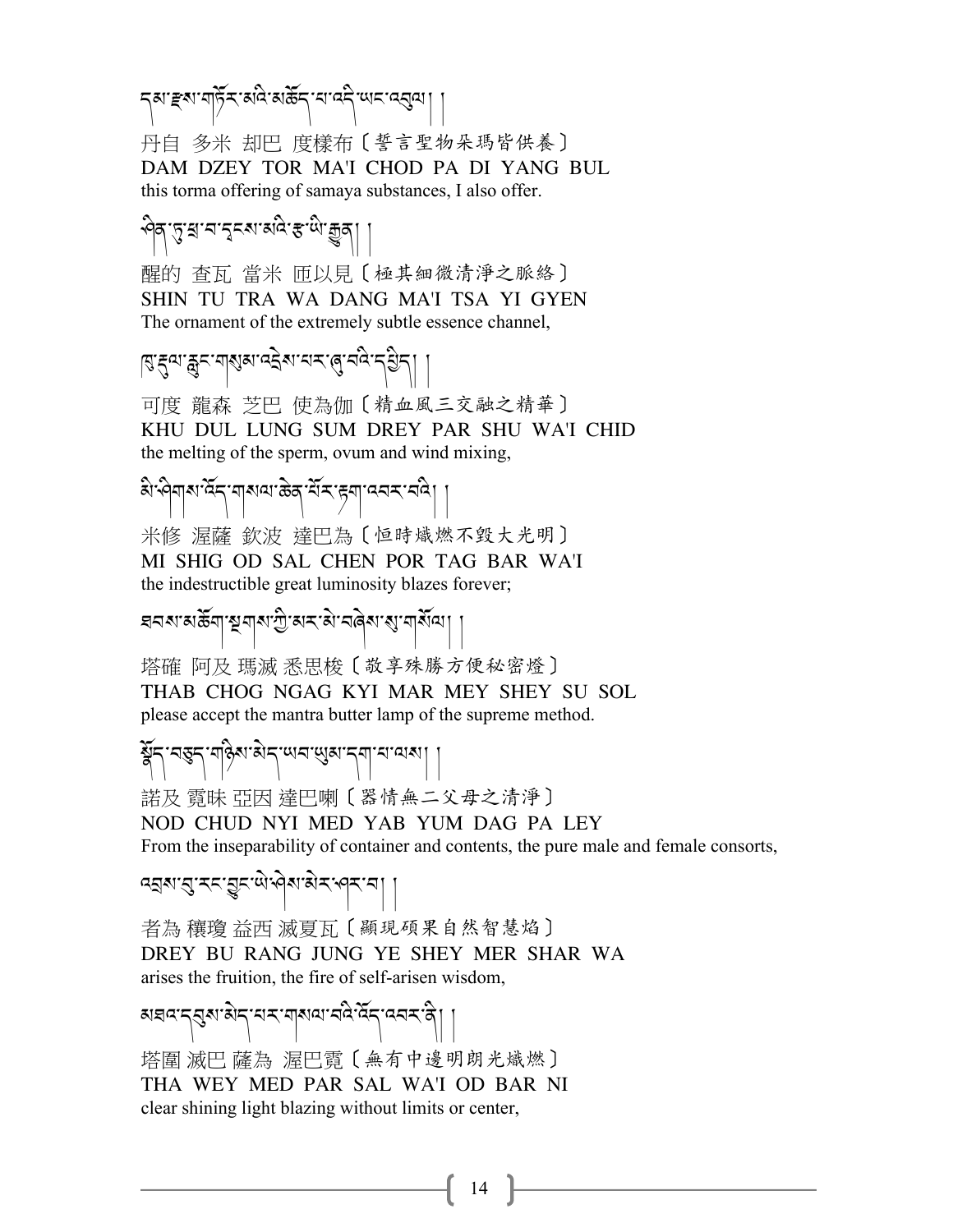#### वर्षे र व्ये बुद् मान्यार्बेब सुर वर्षे या बीजा।

闊為 門康 僧伽 悉思梭〔為摧輪迴暗室祈享用〕 KOR WA'I MUN KHANG SHOM CHIR SHEY SU SOL illuminating the dungeon of samsara; please accept this offering!

#### নি:বি'ৰন'মী'মৰ্ক্টন'মৰ্ম।

以上為內供 This was the inner offering.

#### ६.र्टेञ्ट्य.रर्ट, क्योथ.र्मुद्र,श्चे.र्टेञ्य, नि

多杰 央見 恰比 匝樣及〔金剛妙音天女妙欲聲〕 DOR JEY YANG CHEN CHAG PA'I DRA YANG KYI Through the passionate melody of Vajra Saraswati,

## མ་Zས་=ལ་Wམས་éག་j་ཆགས་བGིད་ཅིང་། །

瑪露 嘉囊 達的 恰及江〔悉令諸佛恒時而貪着〕 MA LU GYAL NAM TAG TU CHAG GYID CHING without exception, all victors are constantly aroused,

# *জনাৰাজ্য-জনাৰা নান না*ন্দ্ৰী ব্ৰিন্দুৰ্দ্দ (ব্যৱহা ||

恰滅 恰比 思欽 東德巴〔無貪貪欲威光極熾盛〕 CHAG MED CHAG PA'I ZI JIN TONG DU BAR the majesty of desire that has eliminated regular desire blazes a thousand-fold.

# ซี่ สะ ต้อย ต้อง และ ตู ยู ไ

瑪瓊 達那 度比 浪措霓〔妍麗絕倫青春之妙齡〕 MED JUNG TA NA DUG PA'I LANG TSO NI She is marvelous, attractive and youthful.

## མརྲོང་བའི་མོད་ལ་རྲག་མེད་བདེ་སྱེར་མ།

同為 摩拉 薩滅 德迭瑪〔目睹即賜無漏之大樂〕 TONG WA'I MOD LA ZAG MED DEY TER MA Seeing her, uncontaminated bliss is instantly bestowed.

## ন|ন'নী, প্রিথা ন্যারা ব্রিং-ন' নব্রন' শ্রিষ্ট্র হা | |

崗給 露來 瓊瓦 桑波芝〔其身散發撲鼻之芳香〕 GANG GI LU LEY JUNG WA ZANG PO'I DRI The lovely scent, which arises from her body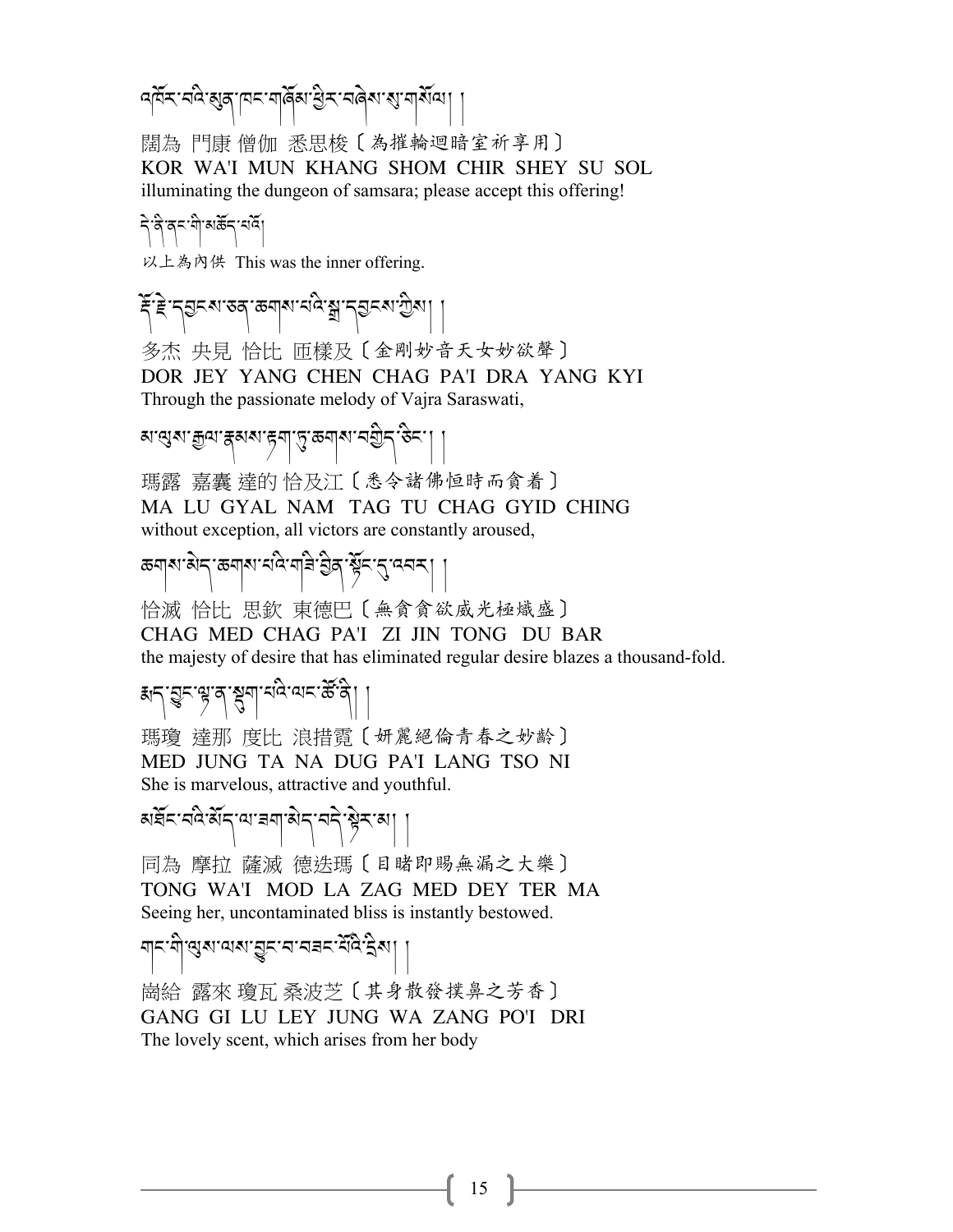དཔག་རོད་རྒྱི་བྱོན་ཀྱན་འགེངས་རྒྱེད་ᢌིང་།

巴察 切及 群艮 耕切江〔氤氳瀰漫充斥半由旬〕 PAG TSEY CHED KYI KYON KUN GENG JED CHING fills the surrounding area for half a mile,

#### <u> बैर्स् ग्</u>रीय पहला बिन् पोन् पर्युया में हेवे श्रु|

思及 增尚 以卓 多杰樂〔含情且唱悅耳金剛歌〕 ZUR GYI DZUM SHING YID TROG DOR JE'I LU seductively smiling, her enchanting vajra song,

# 85% अंत्राज्ञान अर्थन्य अर्थन्य अर्थन्य ।

當達 覺比 噶當 杰卓巴〔伴以姿態曼妙之舞蹈〕 TANG TAB KYOD PA'I GAR DANG CHEY TROG PA the movements of her dance resound,

# াখা খ্ৰুন্দ্ৰীন্দ্ৰীয় ক্ষেত্ৰনাৰী ৰাজ্যৰ ক্ষেত্ৰত কৰা বি

列龍 者比 强瓦 塔達根〔一切三有業風之束縛〕 LEY LUNG SID PA'I CHING WA THA DAG KUN bind the wind of karma, and all the chains of existence

## देश मर मुरुँद मण्डूर नवे सँ २ अँ | |

已巴 决拉 霓為 坡念摩〔迅速決定斬除之女伴〕 NGEY PAR CHOD LA NYUR WA'I PHO NYA MO are completely and swiftly cut by the goddess.

# མརོན་མརིད་རྲིན་ལས་རྐྲོག་བُནིན་ལྲེམ་སྐྲིག་ནི། །

屯圖 真列 落伸 頂噶霓〔如雲中電婀娜而多姿〕 THON THING TRIN LEY LOG SHIN DEM GEG NI Graceful like lightning from a sky-blue cloud,

#### <u> হু</u>ত্ৰাবন্তু, বহু, সুৰ্নাতৱীত্ৰ, ব্ৰিশ্ৰ প্ৰবিদ্ৰা

若為 則鍾 慕持 達就上〔享樂妙藝恰似迷幻術〕 ROL PA'I TSEY JO MIG TRUL TAR JUR SHING the amusement of her play is like an illusion.

#### নাঙনা.লখা:2িগৰ্স.বৰ্ষ্ট্ৰ.মাৰী, খিড়াৰা ।

究列 度瑪 绰為 恰及措〔一中發出眾多之手印〕 CHIG LEY DU MAR TRO WA CHAG GYEN TSOG Her mudra gestures create many from one.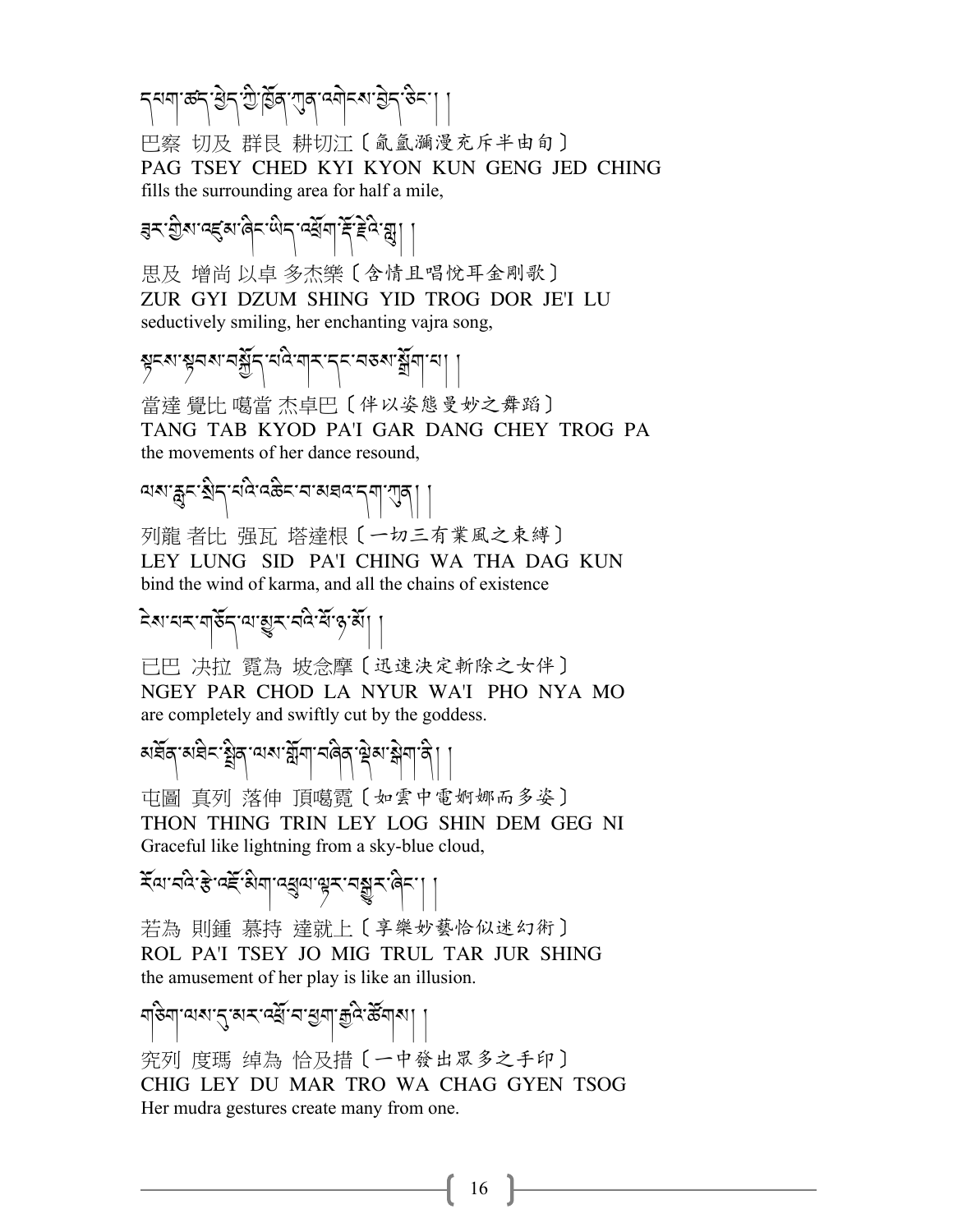ষব্যাম্প্ৰজ্যা হিনা বন্তু মূৰ্যালয় বিভিন্ন প্ৰতি (2

塔瓊 如比 卓拉 及僧德〔勝便覺性伴侶歡喜中〕 THAB CHOG RIG PA'I DROG LA GYEY SHIN DU Joyful in the supreme method and the support of intrinsic awareness,

लब्धाः सुरू जी बर्थः सर्वे । अर्थाः अर्थनः । ।

喇比 就稱 盤参 者且相〔臂似纖細枝丫相纏繞〕 LAG PA'I CHUG TREN PHEN TSUN DREL CHEY SHING the fingers of her hands connect and are interwoven together,

$$
\text{arg}\left[\left.\widetilde{\text{Var}}\right|_{\mathcal{A}}\right]
$$

起住 别滅 正自 同瓦以〔柔唇吸吮蓮花之甘飴〕 CHU DRO PAD MA'I DRANG TSI THUNG WA YI she drinks the honey from her lotus-like soft lips,

§ོས་པའི་â་ད;ངས་Lན་ནས་གསལ་;ེད་པ། །

霓比 匝樣 艮霓 薩切巴〔沉迷陶醉音聲極明朗〕 NYO PA'I DRA YANG KUN NEY SAL JED PA the melody of intoxication makes everything clear and crisp.

མୡ୶ଽ୳ଽୖୄୡ୕ଽ<sup>୵</sup>ଽୡୖ୲ଽ୴ୗଌୖ<sup>୵୶</sup>ୗୡୖୡଽ୲ଽ୲

念巴 確為 染恰 列切比〔美妙交合之觸而衍生〕 NYAM PAR JOR WA'I REG JA LEY KYEY PA'I From the sensation of union is born

নন্দু ইন্দ্ৰনা নাজান নদ্য সূত্ৰ সাম্প্ৰা । 德東 薩巴 滅比 多確給〔樂空無漏殊勝之妙力〕 DEY TONG ZAG PA MED PA'I TOB CHOG GI

the supreme strength of uncontaminated bliss and emptiness;

êིད་པའི་ལས་kང་དa་མར་བiོག་ནས་Oང་། །

只比 列龍 渥瑪 多涅江〔輪迥業風返回於中脈〕 SID PA'I LEY LUNG U MAR DOG NEY KYANG thereby the karmic wind of existence is pulled back within the central channel,

$$
\text{argmin}\left\{\text{argmax}\left\{\text{argmax}\left\{\text{argmax}\left\{\text{argmax}\left\{\text{argmax}\left\{\text{argmax}\left\{\text{argmax}\left\{\text{argmax}\left\{\text{argmax}\left\{\text{argmax}\left\{\text{argmax}\left\{\text{argmax}\left\{\text{argmax}\left\{\text{argmax}\left\{\text{argmax}\left\{\text{argmax}\left\{\text{argmax}\left\{\text{argmax}\left\{\text{argmax}\left\{\text{argmax}\left\{\text{argmax}\left\{\text{argmax}\left\{\text{argmax}\left\{\text{argmax}\left\{\text{argmax}\left\{\text{argmax}\left\{\text{argmax}\left\{\text{argmax}\left\{\text{argmax}\left\{\text{argmax}\left\{\text{argmax}\left\{\text{argmax}\left\{\text{argmax}\left\{\text{argmax}\left\{\text{argmax}\left\{\text{argmax}\left\{\text{argmax}\left\{\text{argmax}\left\{\text{argmax}\left\{\text{argmax}\left\{\text{argmax}\left\{\text{argmax}\left\{\text{argmax}\left\{\text{argmax}\left\{\text{argmax}\left\{\text{argmax}\left\{\text{argmax}\left\{\text{argmax}\left\{\text{argmax}\left\{\text{argmax}\left\{\text{argmax}\left\{\text{argmax}\left\{\text{argmax}\left\{\text{argmax}\left\{\text{argmax}\left\{\text{argmax}\left\{\text{argmax}\left\{\text{argmax}\left\{\text{argmax}\left\{\text{argmax}\left\{\text{argmax}\left\{\text{argmax}\left\{\text{argmax}\left\{\text{argmax}\left\{\text{argmax}\left\{\text{argmax}\left\{\text{argmax}\left\{\text{argmax}\left\{\text{argmax}\left\{\text{argmax}\left\{\text{argmax}\left\{\text{argmax}\left\{\text{argmax}\left\{\text{argmax}\left\{\text{argmax}\left\{\text{argmax}\left\{\text{argmax}\left\{\text{argmax}\left\{\text{argmax}\left\{\text{argmax}\left\{\text{argmax}\left\{\text{argmax}\left\{\text{argmax}\left\{\text{argmax}\left\{\text{argmax}\left\{\text{argmax}\left\{\text{argmax}\left\{\text{argmax}\left\{\text{argmax}\left\{\text{argmax}\left\{\text{argmax}\left\{\text{argmax}\left\{\text{argmax}\left\{\text{argmax}\left\
$$

米修 多杰 嘉塔 真切巴〔建立不毀金剛之王位〕 MI SHIG DOR JE'I GYAL THAB TRUN JED PA the indestructible vajra victorious method is enacted,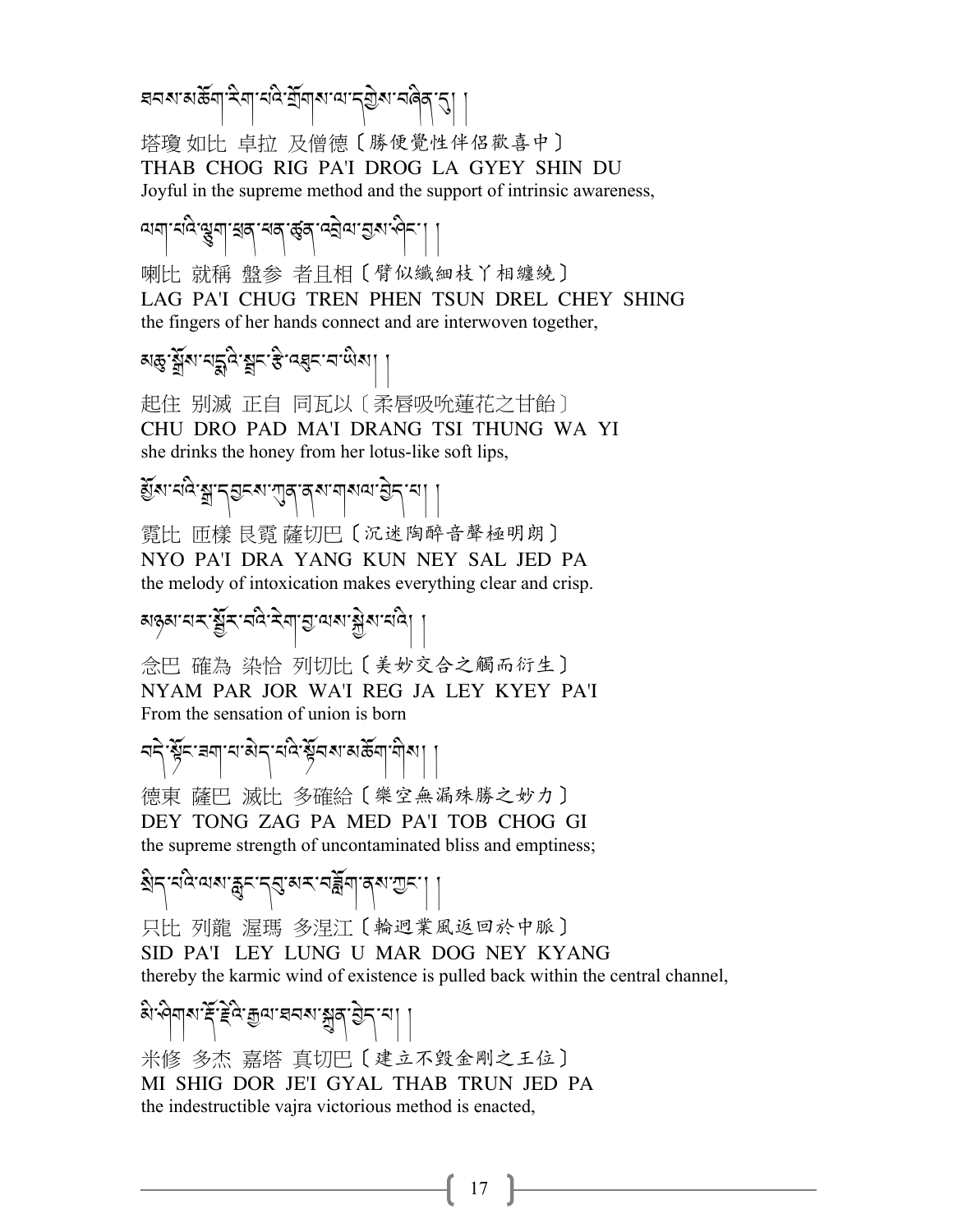<u>ন</u>্ন`মাৰ্ক্টনা'ম্লু'ম'ন্ন্<sub>ন</sub>'ন্ন্ন ইম্ম'ৰ্ম'ন্ন্

蝶瓊 及瑪 迭為 若摩雷〔勝樂幻化大樂之樂音〕 DEY CHOG GYU MA DEY WA'I ROL MO NI the joyful play of supreme illusory bliss

খান্ন-বি: অণ্ডৰা: বাৰ্ম্ব্ৰী ।

卡當 念巴 初的 確拉布〔供奉等同虛空化身汝〕 KHA DANG NYAM PAR TRUL TEY KYOD LA BUL emanating equal to the sky; this I offer to you.

གསང་མཆོད་དོ།

以上為密供養 This was the secret offering.

མ་Zས་|ང་ཞིང་êིད་པའི་ཆོས་སོ་ཅོག །

瑪露 囊上 只比 求所較〔現有內外器情一切法〕 MA LU NANG SHING SID PA'I CHO SO CHOG Without exception, the entire appearance of phenomenal existence

$$
\text{Var}[\widetilde{\mathcal{B}}^{\text{max}};\mathcal{B}^{\text{max}}] \leq \text{Var}[\mathcal{B}^{\text{max}};\mathcal{B}^{\text{max}}] \text{max}
$$

囊動 若比 昂度 若就比〔現空覺性之中為一味〕 NANG TONG RIG PA'I NGANG DU RO CHIG PA'I is of one taste in the intrinsic awareness of appearance and emptiness.

$$
\text{argmin}_{\mathbf{a}}\left\{\text{argmax}_{\mathbf{a}}\left[\text{argmax}_{\mathbf{a}}\left[\mathbf{a}_{\mathbf{a}}\right]\right]\right\}
$$

米修 圖列 親波 恰達瓦〔不毀之大明點本周遍〕 MI SHIG TIG LEY CHEN PO KYAB DAL WA This all-pervasive indestructible great sphere of luminosity,

## স্মেশৰ ৰাজ্য আৰু বিদ্যালী স্থানী

讀森 釀巴 霓德 及就丘〔願以三時平等性而喜〕 DU SUM NYAM PA NYID DU GYEY GYUR CHIG in the equality of the three times, may you be pleased.

#### འོད་གསལ་མཁའ་ད;ིངས་Çངས་པའི་ནམ་མཁའ་ལ། ། 渥薩 卡樣 當比 囊卡拉〔光明界之純凈虛空內〕 OD SAL KHA YING DANG PA'I NAM KHA LA In the pristine space of the luminous sky,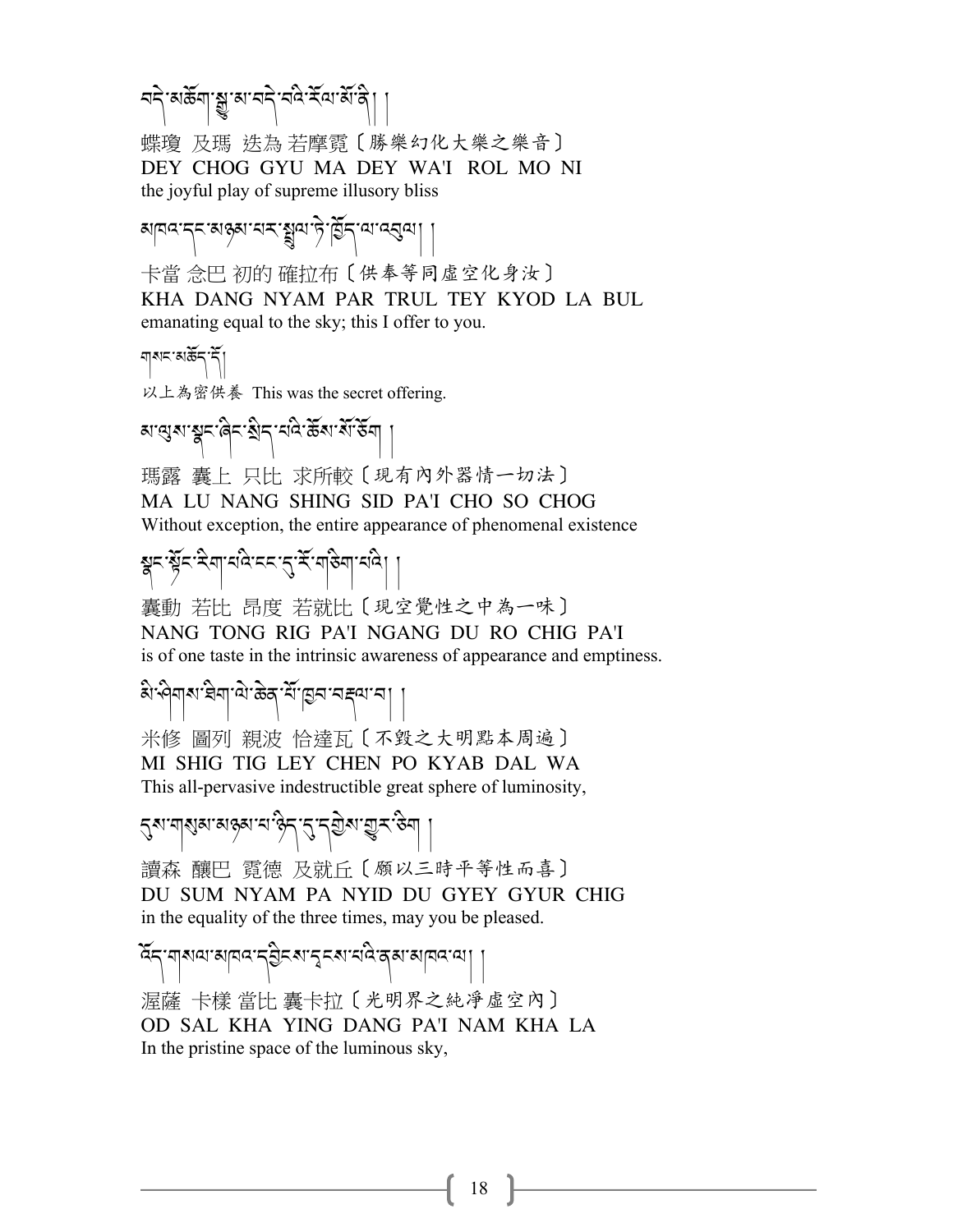इबाद्दवः बेराज्ञेबाद्या नवे न्यू श

如匝 嘉色 圖列 匝為外〔覺力璀璨虹光明點中〕 RIG TSAL JA ZER THIG LEY TRA WA'I WEY the shining center of the rainbow light sphere of the display of pure awareness,

#### རིག་གདངས་མ་འགག་Aོ་Bེ་Z་¶་Ñད། །

若當 瑪噶 多杰 樂古及〔覺光不滅金剛連環套〕 RIG DANG MA GAG DOR JE LU GU GYUD vajra chains in the radiance of intrinsic awareness,

$$
\textbf{1} \textbf{1} \textbf{1} \textbf{1} \textbf{1} \textbf{1} \textbf{1} \textbf{1} \textbf{1} \textbf{1} \textbf{1} \textbf{1} \textbf{1} \textbf{1} \textbf{1} \textbf{1} \textbf{1} \textbf{1} \textbf{1} \textbf{1} \textbf{1} \textbf{1} \textbf{1} \textbf{1} \textbf{1} \textbf{1} \textbf{1} \textbf{1} \textbf{1} \textbf{1} \textbf{1} \textbf{1} \textbf{1} \textbf{1} \textbf{1} \textbf{1} \textbf{1} \textbf{1} \textbf{1} \textbf{1} \textbf{1} \textbf{1} \textbf{1} \textbf{1} \textbf{1} \textbf{1} \textbf{1} \textbf{1} \textbf{1} \textbf{1} \textbf{1} \textbf{1} \textbf{1} \textbf{1} \textbf{1} \textbf{1} \textbf{1} \textbf{1} \textbf{1} \textbf{1} \textbf{1} \textbf{1} \textbf{1} \textbf{1} \textbf{1} \textbf{1} \textbf{1} \textbf{1} \textbf{1} \textbf{1} \textbf{1} \textbf{1} \textbf{1} \textbf{1} \textbf{1} \textbf{1} \textbf{1} \textbf{1} \textbf{1} \textbf{1} \textbf{1} \textbf{1} \textbf{1} \textbf{1} \textbf{1} \textbf{1} \textbf{1} \textbf{1} \textbf{1} \textbf{1} \textbf{1} \textbf{1} \textbf{1} \textbf{1} \textbf{1} \textbf{1} \textbf{1} \textbf{1} \textbf{1} \textbf{1} \textbf{1} \textbf{1} \textbf{1} \textbf{1} \textbf{1} \textbf{1} \textbf{1} \textbf{1} \textbf{1} \textbf{1} \textbf{1} \textbf{1} \textbf{1} \textbf{1} \textbf{1} \textbf{1} \textbf{1} \textbf{1} \textbf{1} \textbf{1} \textbf{1} \textbf{1} \textbf{1} \textbf{1} \textbf{1} \textbf{1} \textbf{
$$

穰瓊 匝囊 果比確巴布〔敬奉自然力現莊嚴供〕 RANG JUNG TSAL NANG KOD PA'I CHOD PA BUL I offer the arrangement of the self-arisen appearance display.

$$
\overline{\mathbf{B}} = \mathbf{B} \left[ \mathbf{B} \mathbf{B} \mathbf{B} \mathbf{B} \mathbf{B} \mathbf{B} \mathbf{B} \mathbf{B} \mathbf{B} \mathbf{B} \mathbf{B} \mathbf{B} \mathbf{B} \mathbf{B} \mathbf{B} \mathbf{B} \mathbf{B} \mathbf{B} \mathbf{B} \mathbf{B} \mathbf{B} \mathbf{B} \mathbf{B} \mathbf{B} \mathbf{B} \mathbf{B} \mathbf{B} \mathbf{B} \mathbf{B} \mathbf{B} \mathbf{B} \mathbf{B} \mathbf{B} \mathbf{B} \mathbf{B} \mathbf{B} \mathbf{B} \mathbf{B} \mathbf{B} \mathbf{B} \mathbf{B} \mathbf{B} \mathbf{B} \mathbf{B} \mathbf{B} \mathbf{B} \mathbf{B} \mathbf{B} \mathbf{B} \mathbf{B} \mathbf{B} \mathbf{B} \mathbf{B} \mathbf{B} \mathbf{B} \mathbf{B} \mathbf{B} \mathbf{B} \mathbf{B} \mathbf{B} \mathbf{B} \mathbf{B} \mathbf{B} \mathbf{B} \mathbf{B} \mathbf{B} \mathbf{B} \mathbf{B} \mathbf{B} \mathbf{B} \mathbf{B} \mathbf{B} \mathbf{B} \mathbf{B} \mathbf{B} \mathbf{B} \mathbf{B} \mathbf{B} \mathbf{B} \mathbf{B} \mathbf{B} \mathbf{B} \mathbf{B} \mathbf{B} \mathbf{B} \mathbf{B} \mathbf{B} \mathbf{B} \mathbf{B} \mathbf{B} \mathbf{B} \mathbf{B} \mathbf{B} \mathbf{B} \mathbf{B} \mathbf{B} \mathbf{B} \mathbf{B} \mathbf{B} \mathbf{B} \mathbf{B} \mathbf{B} \mathbf{B} \mathbf{B} \mathbf{B} \mathbf{B} \mathbf{B} \mathbf{B} \mathbf{B} \mathbf{B} \mathbf{B} \mathbf{B} \mathbf{B} \mathbf{B} \mathbf{B} \mathbf{B} \mathbf{B} \mathbf{B} \mathbf{B} \mathbf{B} \mathbf{B} \mathbf{B} \mathbf{B} \math
$$

釀及 丹巴 塔業 巴以圖〔無緣大悲殊勝無邊意〕 NYING JE'I DAM PA THA YEY PA YI THUG The enlightened mind of boundless perfect compassion,

# ঘনমামৰ্জনা নন্দ্ৰীজৰ বিনামন্ত্ৰী হৈ ৷ |

塔却 蝶欽 日比 若摩當〔勝便大樂覺性之琴瑟〕

THAB CHOG DE CHEN RIG PA'I ROL MO DANG the melody of intrinsic awareness, the great bliss of the supreme method,

## ब्रेष:श्रुष:द्वेष:ब्रव:क्रूब:द्वा.त्र्य:ब्रव्हेट्छ। ।

藍及 度扎 東親 達比樣〔俱生離塵大空清淨界〕 LEN KYEY DUL DRAL TONG CHEN DAG PA'I YING the coemergent immaculate pure realm of great emptiness,

## ཨེ་ཝཾ་མཉམ་tོར་བདེ་བའི་མཆོད་ãིན་འaལ། །

渥網 釀學 迭為 確真補〔呈奉誒望雙運樂供雲〕 E WAM NYAM JOR DEY WA'I CHOD TRIN BUL I offer cloud offerings of the bliss of the union of *Ewang.*

## êིད་དང་ཞི་བ་རོ་གཅིག་འ8ེས་པའི་མོད། །

只當 是瓦 若就 直比摩〔有寂一味無別而交融〕 SID DANG SHI WA RO CHIG DREY PA'I MOD Instantly, existence and tranquility are melted as a single taste.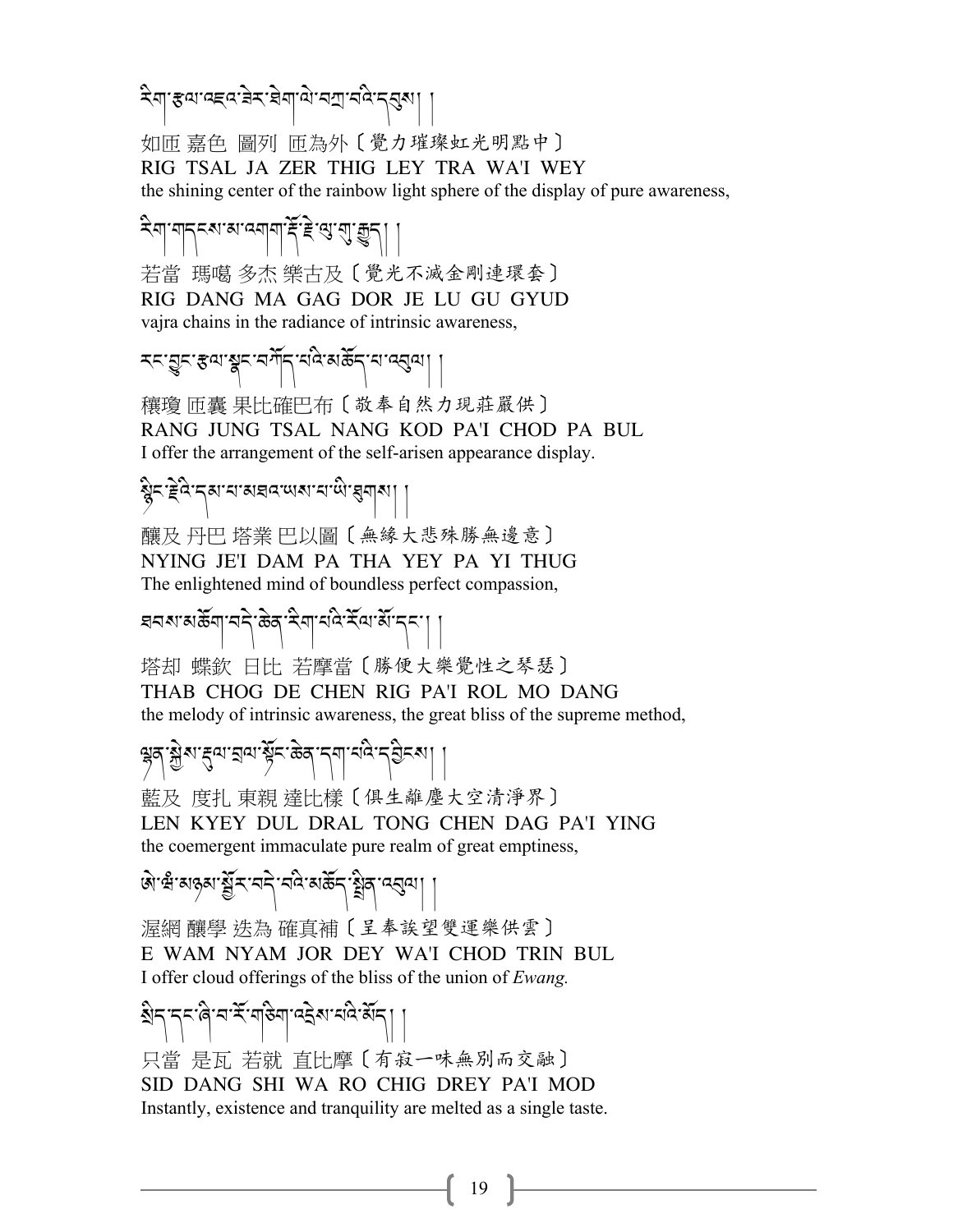গ্রাঘন' হ্রিম' মাদিন' জীক্ট' ব্র্কুম' মা হ্রমা

卡恰 卡以 多傑 諦瑪傑〔遍空無為虛空之金剛〕 KHA KYAB KHA YI DOR JEY DU MA JEY The vajra uncompounded phenomena of the all-pervasive sky,

হ্ন শাৰ্মানা বন্দী বন্দী ৰাষ্ট্ৰশাৰী ৰাষ্ট্ৰশাৰী

臥薩 蝶為 蝶確 釀巴霓〔光明樂之勝樂平等性〕 OD SAL DEY WA'I DEY CHOG NYAM PA NYID luminosity of the supreme bliss of fundamental equality bliss,

$$
\text{Var}[\mathcal{A}^{\text{max}}] = \text{Var}[\mathcal{A}^{\text{max}}]
$$

薩滅 及巴 瓊给 及就丘〔願以無漏勝喜而歡喜〕 ZAG MED GYEY PA CHOG GI GYEY GYUR CHIG May you be pleased by the supreme uncontaminated happiness!

ร่.ส.ปลูง ราร์ ประธาตร์ ป. มุ่.อาชุร ราร์ ป. ร. ป. มุ่.อ. ม.ส. ธ. ราร์ ประธาตร์ ป. 以上為無二雙運供,下面開始祈禱

This was the offering of non-dual union. Prayers:

ཨེ་མ་ཧོ། མ་Zས་Sོགས་བ\་?ས་བཞིར་བ<གས་པ་ཡི། །

誒瑪火!瑪露 瓊及 諦是 樹巴依〔十方四時一切安住之〕 E MA HO! MA LU CHOG CHU DU CHIR SHUG PA YI Wonderful! Without exception all those residing in the ten directions and four times,

ন্সাঁৰ্'মঙ্কিন্' ক্ষম'নাৰ্ম্ম'মু'মিন্' ইৰ্' শ্ৰী |

袞瓊 囊森 樂滅 仁波切〔無欺尊貴殊勝妙三寶〕 KON CHOG NAM SUM LU MED RIN PO CHE the undeceiving three precious venerable jewels,

ลีย์<br>มี ยังเหตุ ลิ้น ยู ยังเหตุ ยังเหตุ มี

加瓊 喇嘛 確拉 樣達度〔真實恭禮勝怙師尊汝〕 KYAB CHOG LA MA KYOD LA YANG DAG DUD to you the lama who is the supreme refuge, I bow down completely!

གསོལ་བ་འདེབས་སོ་zགས་Bེའི་;ིན་Gིས་Åོབས། །

梭瓦 迭素 圖及 親及洛〔祈禱以大悲心而加持〕 SOL WA DEB SO THUG JE'I JIN GYI LOB I pray bestow your compassionate blessings!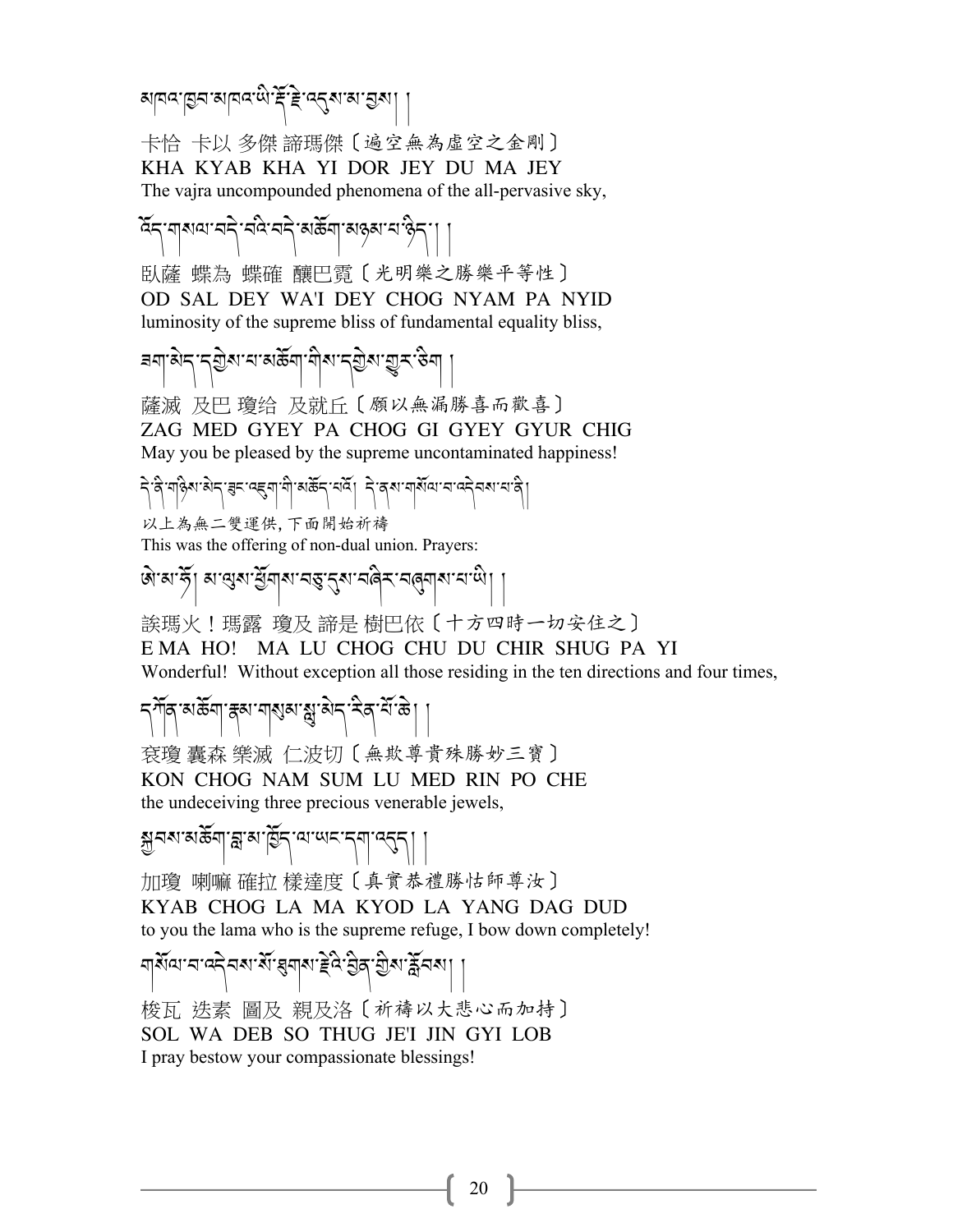མβེན་བརི་ནུས་པའི་རང་བའིན་མརྱོངས་པ་མེད།

欽則 霞比 穰森 從巴滅〔智悲力之自性無倫比〕 KYEN TSEY NU PA'I RANG SHIN TSUNG PA MED The nature of your wisdom, compassion, and power is without compare!

#### pད་པར་™ལ་མེད་བདག་གི་གཉེན་གཅིག་´། །

恰巴 各滅 達給 念就補〔尤為無緣吾之唯一親〕 KYED PAR KAL MED DAG GI NYEN CHIG PU Particularly, you are the only companion of this unfortunate eon!

## য়র্মান্স্-মার্ট্রিন্ব্মম্পুন্ম-মাই:স্কুনম্মান্নন্দ্র বী |

袞波 却里 拉比 嘉山霓〔怙主汝尊之外皈依處〕 GON PO KYOD LEY CHAG PA'I KYAB SHEN NI Protector, a better refuge than you

## ནམ་ཡང་འཚqལ་བ་མེད་དོ་བཀའ་8ིན་ཅན། །

囊樣 措瓦 滅多 噶真見〔永難尋覓吾之大恩師〕 NAM YANG TSOL WA MED DO KA DRIN CHEN could never be found, oh kind one!

## ?ས་གFམ་=ལ་བ་གསོལ་ཞིང་མཆོད་པ་ལས། །

度森 嘉瓦 所上 確巴里〔供養祈禱三世之佛陀〕 DU SUM GYAL WA SOL SHING CHOD PA LEY Though praying and making offerings to the protectors of the three times,

མགོན་པོ་pོད་Oི་བ་¨འི་a་ག་ཙམ། །

袞波 確及 瓦補 悟噶臧〔不如僅憶汝尊一毛孔〕 GON PO KYOD KYI WA BU'I DU GA TSAM protector, by simply remembering a pore of your skin,

## হৰ্'নম'ৰ্হিম'য়ুন'ঠ্ৰৰ্'ক্লনম'ক্তম'খ্ৰুহ'ন||

戰别 無住 親拉 祈密瓦〔更能速得成就之加持〕 DREN PEY NGO DRUB JIN LAB CHEY NYUR WA attainments and blessings come most rapidly.

## zགས་Bེ་མáངས་པ་མེད་དོ་ཆོས་Oི་Bེ། །

圖及 從巴 滅多 丘及記〔大悲無可匹敵法王尊〕 THUG JEY TSUNG PA MED DO CHO KYI JEY Your compassion is unequalled, Lord of the Dharma.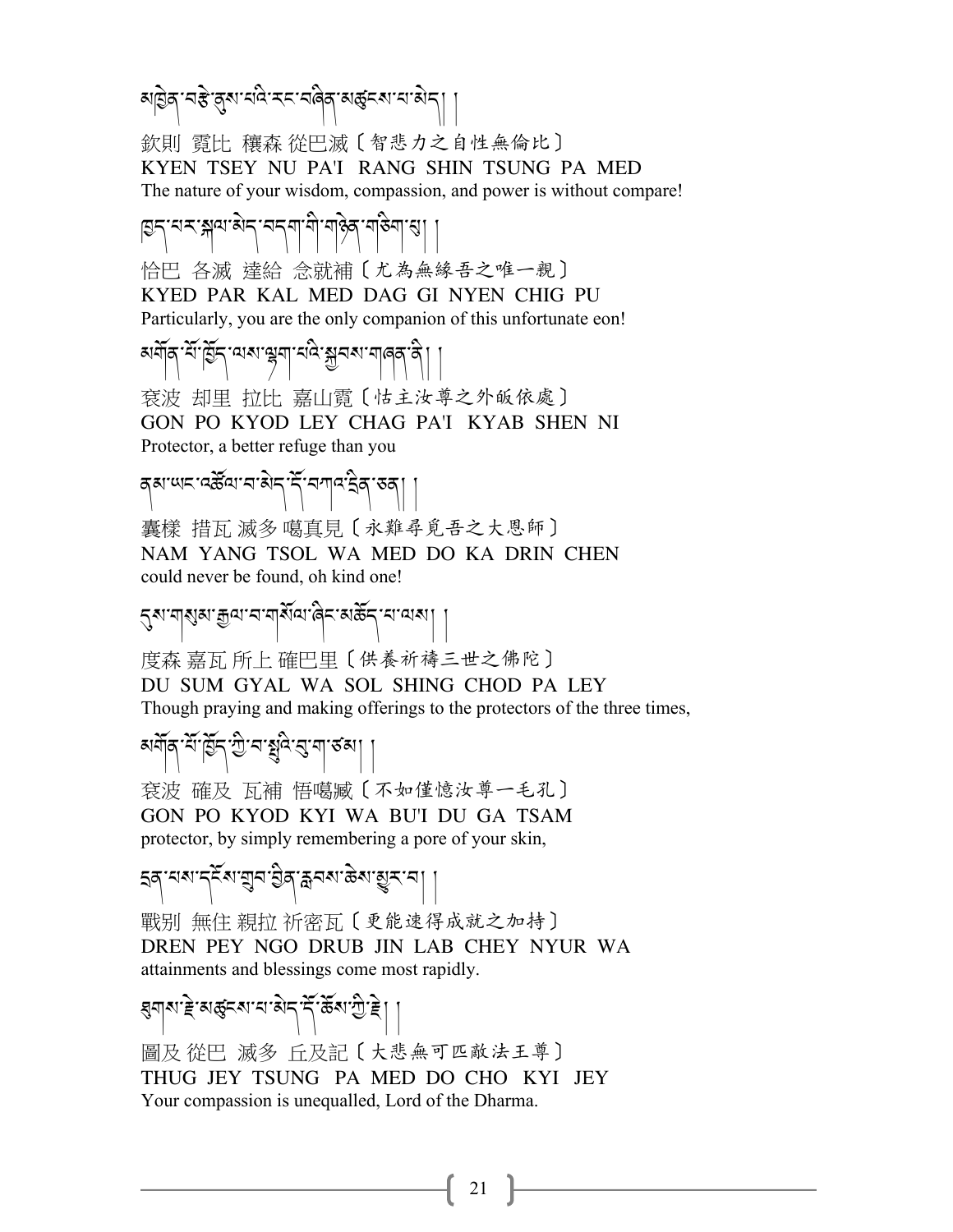འདི་ནས་ནམ་ཞིག་;ང་Yབ་ཤིང་དབང་íང་། །

諦涅 囊樹 强丘 向望忠〔有朝一日菩提樹王下〕 DI NEY NAM SHIG JANG CHUB SHING WANG TRUNG Hence one day, under the Bodhi tree,

བདད་ਹੈ་སྲེ་ཀུན་སྲོབས་ਹੈས་མས་བྱས་ནས། ।

度及 迭跟 多吉 旁杰涅〔以勝妙力戰勝諸魔眾〕 DUD KYI DEY KUN TOB KYI PHAM JEY NEY groups of demons will be defeated by force

## $\mathbb{E}[\mathbf{y}|\mathbf{y}]=\mathbb{E}[\mathbf{y}|\mathbf{y}]$  : الحرية العربية العربية العربية العربية العربية العربية العربية العربية العربية العربية العربية العربية العربية العربية العربية العربية العربية العربية العربية العربية العربية ا

拉滅 强丘 做巴 倉嘉瓦〔直至圓滿無上正等覺〕 LA MED JANG CHUB DZOG PAR TSANG GYA WA and unexcelled enlightenment, perfect Buddhahood will be attained!

# ন্টিন্'ৰাৰ্মাৰ্'মঁৰা'ঙ্গ'ন্টিৰ্' শ্ৰীৰা'ৰ্ম্ননৰ্ম | |

迭只 滾袞補 達的 親及洛〔大恩怙主恒時賜加持〕 DAY SID GON PO TAG TU JIN GYI LOB Until then, protector, grant your blessings constantly,

#### ষ'ব'ৰ্ষ্ট' অৰ্ম' নতি (মৃত্যু ব'ৰ্ম্ম') |

塔那 米浪 霓度 月那樣〔甚至遊歷沈睡夢境中〕 THA NA MI LAM NYID DU YOL NA YANG even while asleep, in dreams!

## स्र अष्ट्रे: इर्चन अर्थिक अर्थन्य स्थानि

喇米 親拉 瓊各 囊瓦當〔師尊殊勝加持亦顯現〕 LA MA'I JIN LAB CHOG GI NANG WA DANG The supreme appearance of the lama's blessings,

## बेबालदाउँबैर एका हुआ चर्चेदार्थ ।

囊樣 扎瓦 滅比 及頌涅〔永不分離慈悲而攝受〕 NAM YANG DRAL WA MED PEY JEY ZUNG NEY may I never be separate from it! Care for me!

#### ह्या तुः अर्गेविः विद्रः न्युष्ठः स्वरः चेन् : सुरुः डेस्

達的 袞却 及巴 切急就〔祈願永恒怙主汝歡喜〕 TAG TU GON KYOD GYEY PAR JED GYUR CHIG Protector may I always please you!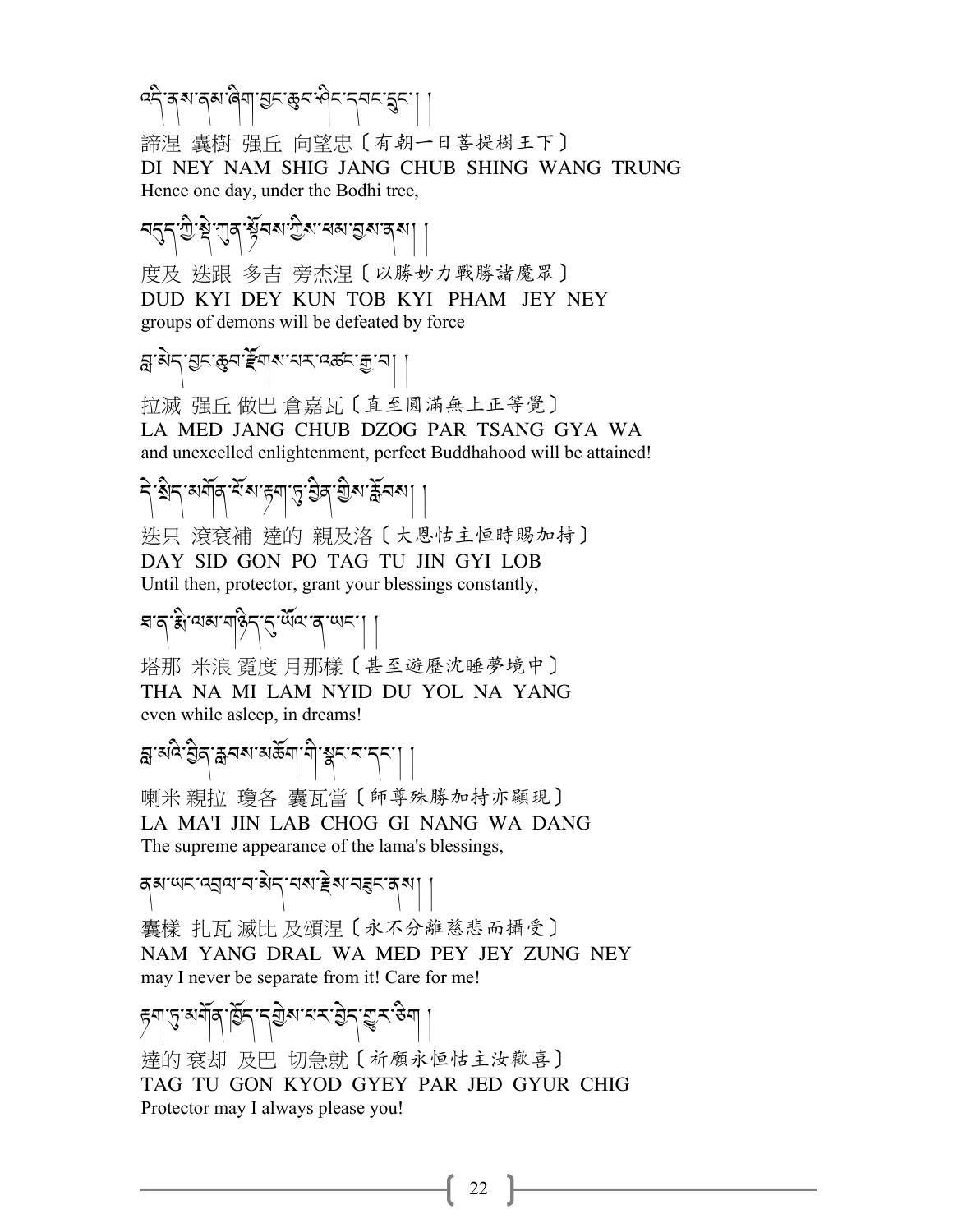สฺสฺ : สฺสฺ : สฺธฺ : สฺธฺ : สฺธฺ |

囊樹 强丘 霓巴 迭以彩〔一旦獲致菩提之彼時〕 NAM SHIG JANG CHUB NYEY PA DEY YI TSEY When, one day, enlightenment is attained,

## fིང་གི་ཐིག་ལེར་pོད་ཉིད་རོ་གཅིག་ཅིང་། །

釀各 圖列 却霓 若就江〔心之明點汝尊成一味〕 NYING GI THIG LER KYOD NYID PO CHIG CHING as one taste with you in the sphere of the heart drop,

# স্ত্রী, দূর্ভ্রন, দুর্ভাব, বার্ড্রি-ড্রি, স্ত্রী |

及渥 覺半 措那 却及古〔勝妙汝身頂間佛冠中〕 CHI WO'I CHOD PHEN TROD NA KYOD KYI KU upon the crown of my head your enlightened form,

# ব্য'খ্যম'নাৰ্ম্য'ষ্ট্ৰম'ৰাইম'য়ুম'ঙ্গ |

囊樣 有滅 只塔 子及就〔但願恒時無動趨有邊〕 NAM YANG YO MED SID THAR DZEY GYUR CHIG immovable, beautiful until the end of existence!

#### དེང་ནས་\*་མ་མཆོག་དང་lག་པའི་lའི། །

當涅 喇嘛 瓊當 拉比拉〔自此殊勝上師及本尊〕 DENG NEY LA MA CHOG DANG LHAG PA'I LHA From this day forward, the supreme lama and exalted deity,

#### ३३८ में स्था के सामा होता है। इन्हें स्था है। इन्हें स्था है। इन्हें स्था है। इन्हें स्था है। इन्हें स्था है।

欽拉 囊瓦 釀拉 切就雷〔加持顯現漫布吾心間〕 JIN LAB NANG WA NYING LA CHED GYUR NEY the manifestation of your blessings seeping into my heart,

### শ্বিন্ম'ষ্ট্ৰনম'ট্যন'ৰ্ন্নক'ৰ্মীম'ন্ন'নৰ্ক্টন'থ্ৰী |

頌玻 當怎 洛珠 達尊及〔總持辯才禪定智信勤〕 ZUNG POB TING DZIN LO DRO DEY TSUN GYI retention, confidence, meditative absorption, intelligence, faith, and diligence;

#### শচ্বিং জ্ঞব্ৰাগ্ডুৰাণ্ড্ৰীয়াৰ বাবা বিজ্ঞানী ।

迭欽 密度 捉瓦 欽及洛〔速開彼等大藏祈加持〕 TER CHEN NYUR DU DROL WAR JIN GYI LOB grant your blessings to reveal these great treasures!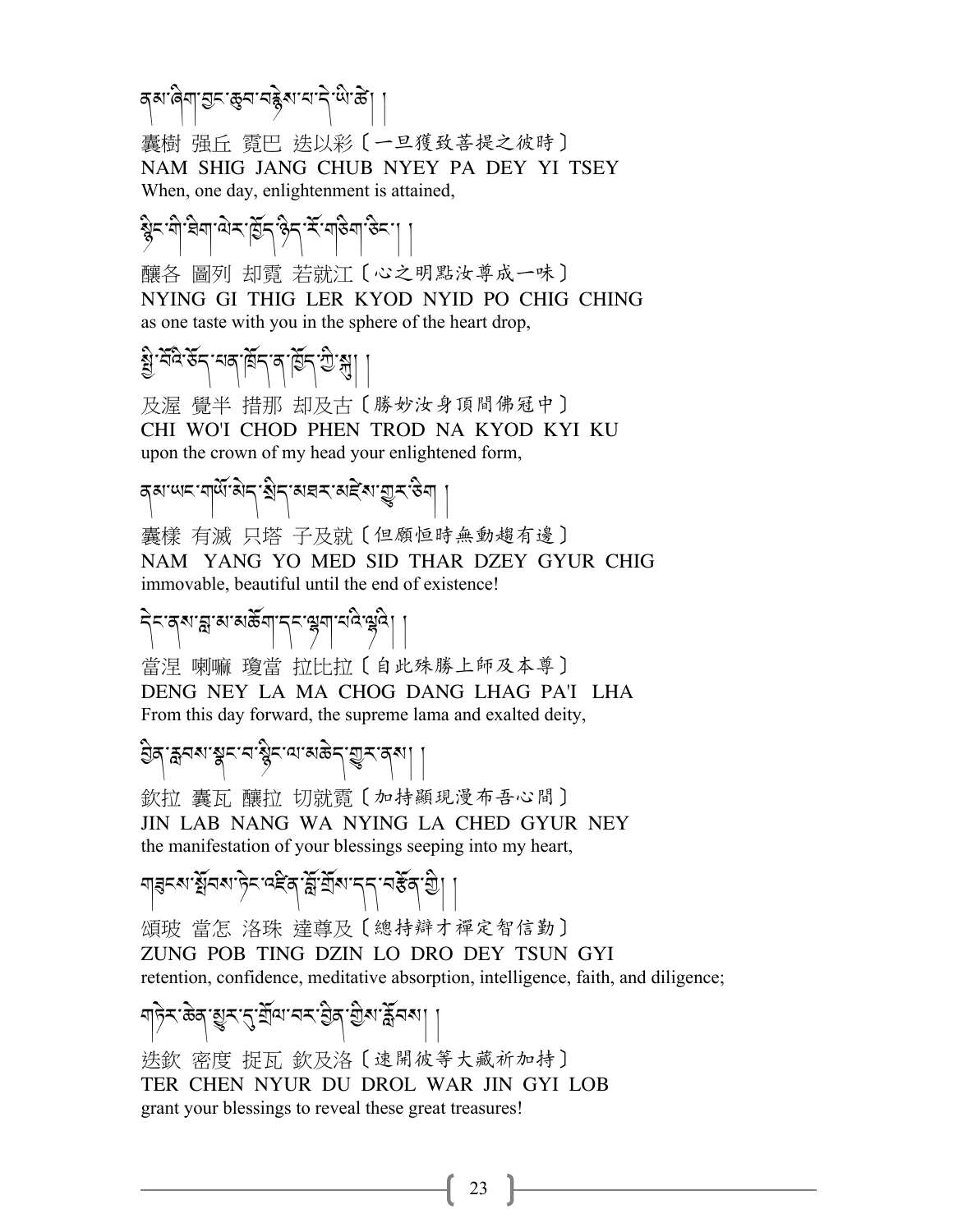ন্নতাত্মৰ স্মন্তদ্ৰুদ্ধে বাৰ্ত কৰা।

巴燈 喇密 渥無 將比樣〔具德上師本體文殊尊〕 PAL DEN LA MA'I NGO WO JAM PA'I YANG Glorious lama whose nature is Manjushri,

#### <u>ક</u>્ષેત્ર વહેલ કોલ કોલ ન લોકો અને જ્યારી ||

住霓 芝瑪 色瓦 依悉古〔遣除二障塵垢智慧身〕 DRIB NYI DRI MA SEL WA YE SHEY KU'I wisdom form who clears away the stains of the two obscurations,

হিন্'নৰন'শ্বীন'থ'ষ্টৰ'মুখ মুদ্ৰ'মেৰ্টৰ'মাৰ্ট

渥頌 釀拉 森比 噶敦瓊〔妙光融入心間勝喜宴〕 OD ZANG NYING LA SIM PA'I GA TON CHOG the supreme joy of lovely light dissolving into my heart,

## éག་j་§ོང་བའི་™ལ་བཟང་བདག་ལ་Æོལ། །

達的 釀為 噶桑 達拉做〔恒時享用善緣祈賜吾〕 TAG TU NYONG WA'I KAL ZANG DAG LA TSOL please bestow upon me the good fortune to experience this constantly!

ਫ਼ਲ਼রার্যার্যার্যান্ত্রারার্থান্বর্যান্ত্রাষ্ট্রনাথাঞ্জিরা স্থিনবিদির্যার্থার্যার্থার্থানির্বীনষ্ট্রার্থার্থার্থ<br>বিশার্থার্থার্থার্থার্থার্থার্থান্বরার্থান্ত্রাষ্ট্রনাথাঞ্জিরা স্থার্থারিদার্থবার্থার্থার্থারার্থি স্থান্টারা 祈禱完後, 觀想於心間月墊之上〔w〕字咒鬘(嗡瓦解丹那瑪)念完後, 再念誦〔阿〕 字一百遍。 Having prayed thusly, concentrate on the mantra garland encircling the syllable AH in the moon disk within the heart. OM WA KYEY DA NA MA After reciting, then recite: AHRecite one hundred times.

$$
\text{1.5.4} \left[ \text{1.5.1} \right]
$$

穰露 渥日 釀給 拉喇吞〔自身化光融入心間本尊〕 RANG LU OD SHU NYING GA'I LHA LA THIM One's own body melts into light and dissolves into the deity at the heart.

### କ୍ଲାଡିମ୍'ଖ'ଦ୍ୟାସିଷ'ସ $\mathbf{r}$ 'ଶିସ୍ୟାସ $\mathbf{r}$ ଞ୍ଚ'ବ୍ୟ $||$

喇霓 阿拉 屯巴 森頌涅〔本尊融入本性之〔阿〕字 LHA NYID AH LA THIM PAR SEM ZUNG NEY The deity dissolves into the AH; thus concentrate the mind.

## ཨ་ཡིག་ན་°་ཤིན་j་N་བ་གང་། །

阿有 那達 信德 查瓦崗〔阿字融入極其細微之那達〕 AH YIG NA D'A SHIN TU TRA WA GANG The AH syllable dissolves into the extremely fine nada.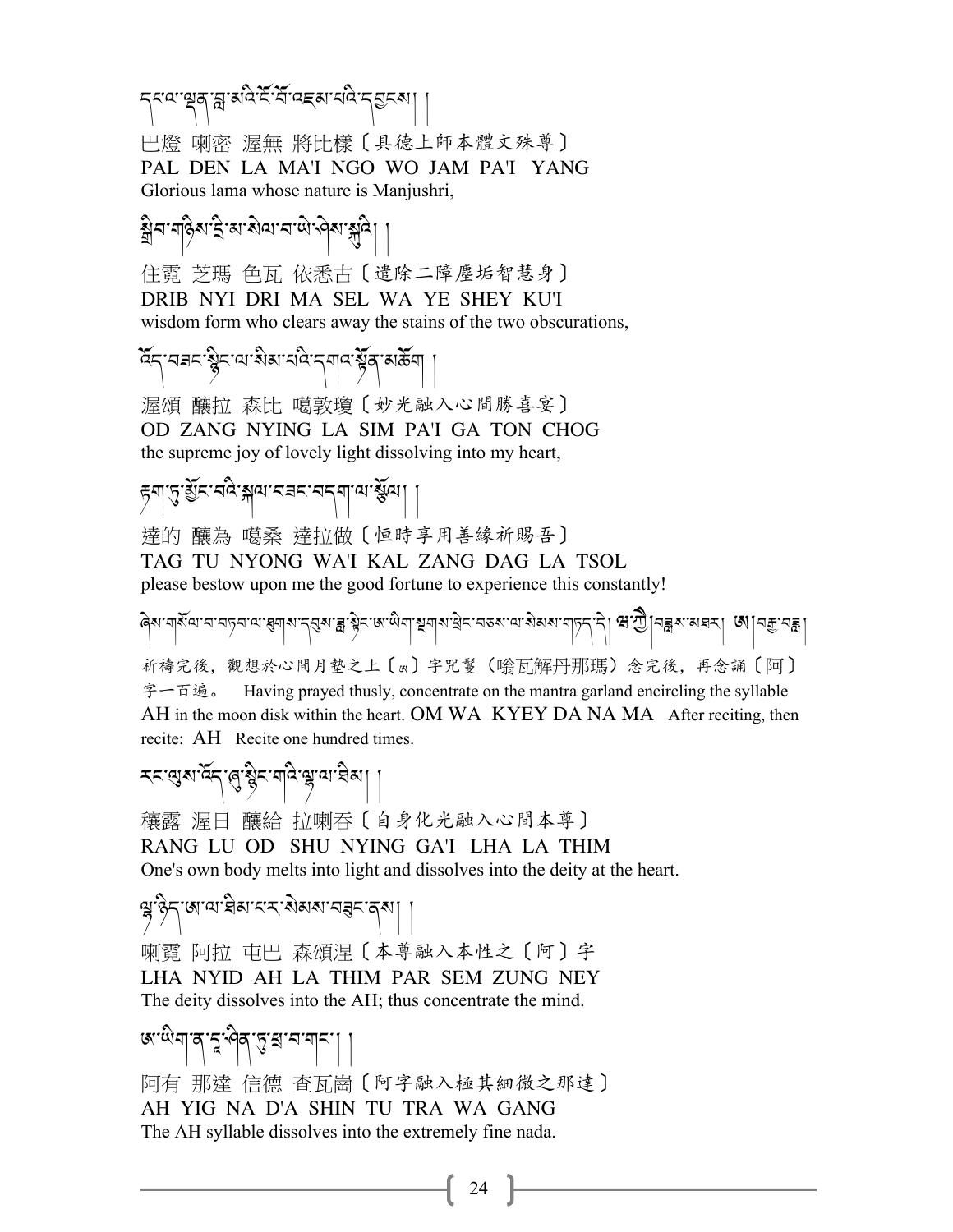ষ্টান্ঠিমাঝামাণ্ড্ৰমাৰাষ্ট্ৰমান্ন ব্ৰন্মানন্দৰেশ |

密慕 希露 住當 扎瓦薩〔并於無緣離戲中安住〕 MI MIG SHI LUG TRO DANG DRAL WAR SHAG Remain in the nonconceptual un-fabricated fundamental nature of reality.

Rར་ཡང་མཁའ་ལ་འཇའ་བཞིན་?། །

拉樣 卡拉 嘉僧德〔複現虛空彩虹般〕 LAR YANG KHA LA JA SHIN DU Once again, like rainbows in the sky

## \* รับ 5 ธุรกิจ

囊東 柔巴 喇嘛悟〔現空覺性上師尊〕 NANG TONG RIG PA LA MA NGO the nature of the lama, intrinsic awareness, appearance and emptiness,

ཡེ་ཤེས་@་ཡི་ཞལ་Sག་གར། །

耶西 庫以 沙恰噶〔智身顏開手翩翩〕 YE SHEY KU YI SHAL CHAG GAR the face, arms, and full display of the wisdom form,

# श्लुःर्ळेग|शार्व्यु'मान्द्र्वयाञ्चे $\boldsymbol{\star}$ 'मलेह्र्य

拿措 卓瓦 度祈相〔為調諸眾故降生〕 NA TSOG DRO WA DUL CHIR SHENG arise in order to tame all sentient beings.

# དགེ་བ་འདི་ཡིས་†ར་?་བདག །

各瓦 迭以 密得達〔願我以此之善根〕 GEY WA DI YI NYUR DU DAG By this virtue may I quickly attain

#### དཔལ་མགོན་\*་མ་འ9བ་Uར་ནས། །

巴袞 喇嘛 住就霓〔迅速成就上師尊〕 PAL GON LA MA DRUB GYUR NEY the state of the glorious protector lama!

#### বর্ত্রী'ব'শক্তিশ'স্তুর'ম'গে||

卓瓦 就將 瑪露巴〔悉數眾生無一餘〕 DRO WA CHIG KYANG MA LU PA May I lead to that very state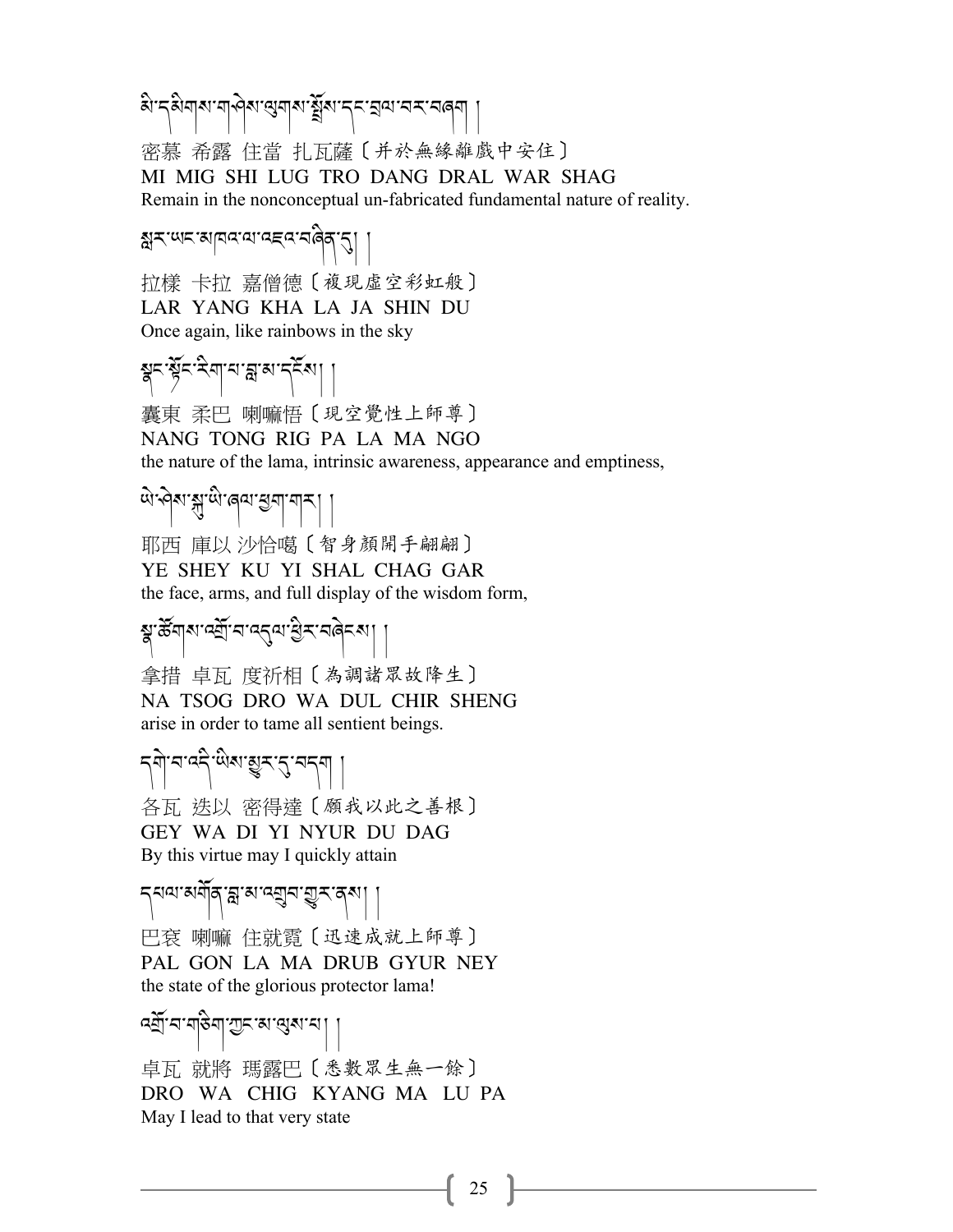## དེ་ཡི་ས་ལ་འགོད་པར་ཤོག །

迭以 薩拉 闊巴雄〔盡皆安置於彼地〕 DEY YI SA LA GOD PAR SHOG every being without exception!

#### $\widetilde{y}$ 'च'गुव् $\widetilde{\beta}$ 'ਘ $\widetilde{\gamma}$ न्या' $\widetilde{y}$ 'म $\widetilde{\gamma}$ '||

杰瓦 艮德 樣達 喇嘛當〔生生世世不離師〕 KYEY WA KUN TU YANG DAG LA MA DANG In every lifetime, never separate from the pure lama,

# ्ट्यवाडोन् क्रेंश:गु:न्यवावार्येन्डा:ब्रुन्'त्रुष

匝滅 丘及 巴拉 龍確霓〔恆時享用勝法樂〕 DRAL MED CHO KYI PAL LA LONG CHOD NEY enjoying the wealth of the dharma,

## য়'ন্ন'থৰ' শ্ৰু' অঁৰ্' চৰ্' মন' ইন্মৰ' ব্ৰা

薩當 浪及 云燈 染卓霓〔圆满地道功德已〕 SA DANG LAM GYI YON TEN RAB DZOG NEY and perfecting the qualities of the stages and the paths,

# ইঁ ই:বক্তন'নী'নী'ব্ৰব্দ'ম্ভুন'ৰ্মন'ৰ্মৰা |

多杰 强各 果朋 密陀雄〔願速成就金剛持〕 DORJE CHANG GI GO PHANG NYUR THOB SHOG may I quickly attain the state of Vajradhara!

#### དཔལ་ལྲུན་སྲུ་མའི་རྲས་པར་བར་པ་ལ། །

巴燈 喇米 囊巴 塔巴拉〔對於具德上師諸行億〕 PAL DEN LA MA'I NAM PAR THAR PA LA Regarding the activities of the glorious lama,

#### ™ད་ཅིག་ཙམ་ཡང་ལོག་h་མི་Jེ་ཞིང་། །

各幾 贊樣 洛達 密杰尚〔剎那不生毫許之邪見〕 KED CHIG TSAM YANG LOG TA MI KYEY SHING may I never develop an incorrect view for even an instant

# ङ अह्म से बोर्ग राज्ञ अन्न ।<br>इन्धर्

幾匝 拉巴 同為 摩給吉〔以視其行善妙恭敬心〕 CHI DZED LEG PAR TONG WA'I MO GU KYI and through the devotion of seeing whatever he does as excellent,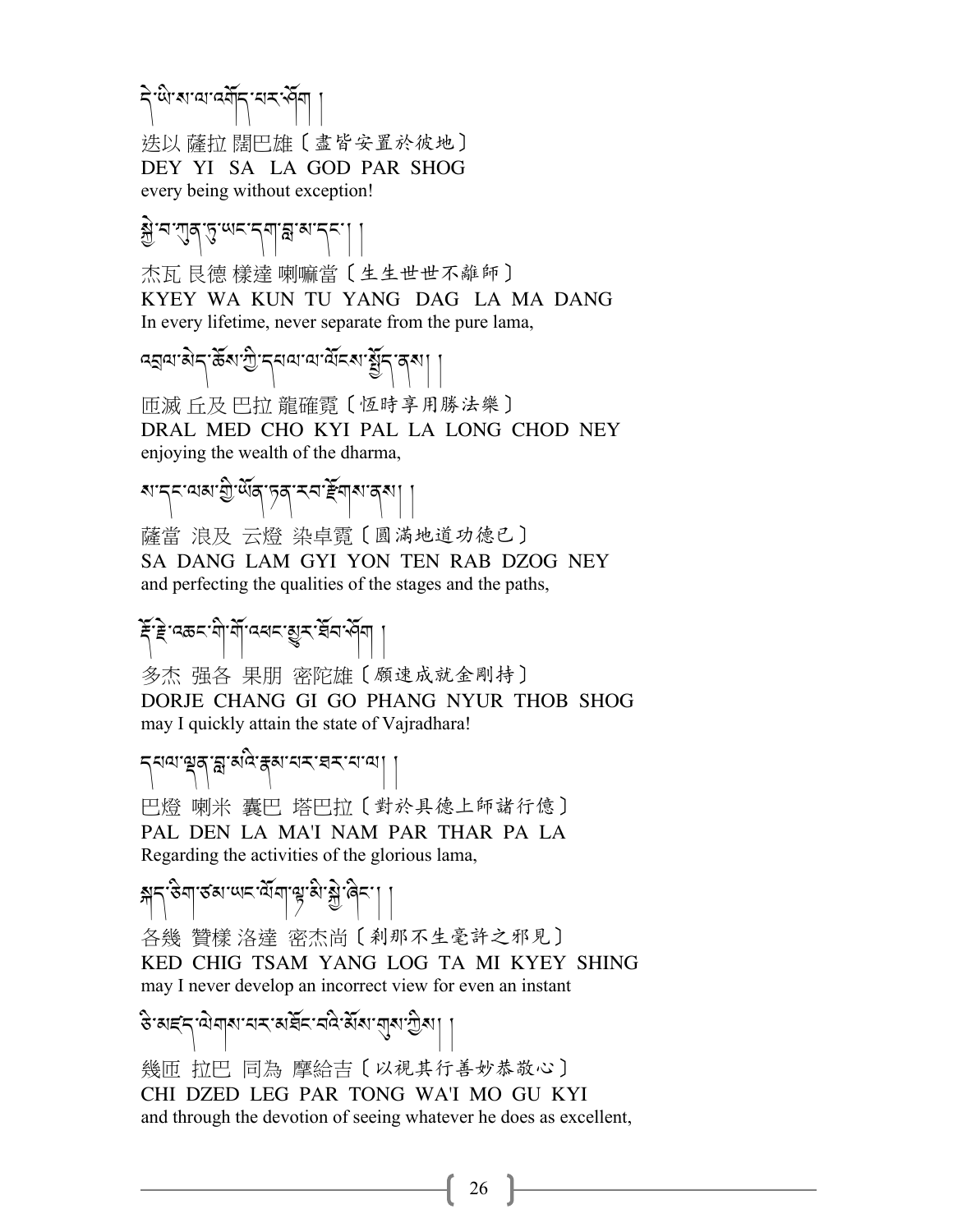ন্ন'ঝন্দ' হ্ৰিন'ক্লনৰাজ্যৰ অংশ আৰম্ভ আৰু মান কৰি

喇密 親拉 森拉 就巴修〔願師加持融入吾心間〕 LA MA'I JIN LAB SEM LA JUG PAR SHOG may the blessings of the lama infuse my mind!

สาขา สุราช (สุราช สุราช สุราช 5 巴燈 喇密 古册 丹巴當〔祝願上師身壽恒穩固〕 PAL DEN LA MA'I KU TSEN TEN PA DANG May the life of the glorious lama be firm!

## য়ঢ়ঢ়ৼড়ৠড়ঢ়ৼঀ৻ড়ঢ়৸ড়৸ড়৸ৼ৻ড়ঀৼ৻ৼঢ়৻ৗ

卡釀 永拉 德記 瓊瓦當〔等同虛空眾生獲安樂〕 KHA NYAM YONG LA DEY KYID JUNG WA DANG May happiness equal to the entirety of space arise!

ㅋ८४ मा मोखेर अर्.अ. कुर्याले अर्.अ. अर्.अ. । ।

大善 瑪露 措薩 住將霓〔自他悉皆淨障圓資糧〕 DAG SHEN MA LU TSOG SAG DRIB JANG NEY May I and others gather the accumulations and purify obscurations

## †ར་?་སངས་=ས་ས་ལ་འཁོད་པར་ཤོག །

密的 桑結 薩拉 闊巴修〔迅速成就佛陀之果位〕 NYUR DU SANG GYEY SA LA KHOD PAR SHOG and quickly attain the state of Buddha!

#### ন্ন'ম'ম্'াবমম'নৰ্হ'নহ'নাৰ্মীঅ'ন'ন্ট্ৰমা |

喇嘛 各康 頌瓦 梭瓦迭〔祈禱上師身健體安康〕 LA MA KU KHAM ZANG WAR SOL WA DEB I pray: may the health of the lama be excellent!

#### མརོས་གུ་སྱུ་རྱི་རང་བར་གསོལ་བ་འདེབས། །

瓊的 各次 穰瓦梭瓦迭〔祈禱上師身壽恒綿長〕 CHOG TU KU TSEY RING WAR SOL WA BEB May his life span be supremely long!

## খিন্'অম'ন্ম'ৰ্নি'ক্ৰুম'নম'নাৰ্মঅ'ন'ন্দ্ৰনমা |

稱列 達上 及巴梭瓦迭〔祈禱事業繁榮且興旺〕 TRIN LEY DAR SHING GYEY PAR SOL WA DEB May his enlightened activities prosper and flourish!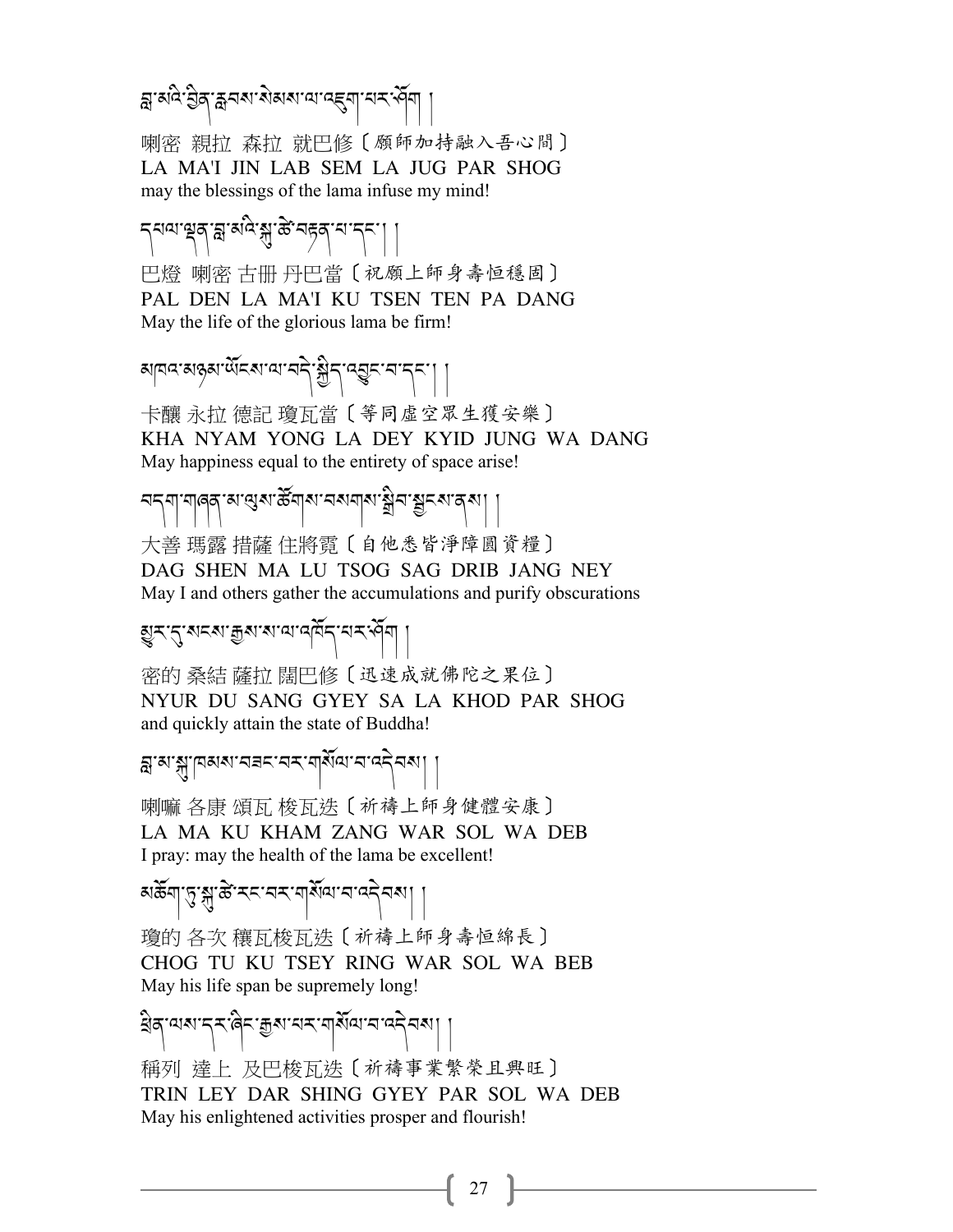#### \*་མ་དང་འÉལ་བ་མེད་པར་;ིན་Gིས་Åོབས། །

喇嘛當 扎瓦 滅巴 欽及洛〔不離師尊恒時賜加持〕 LAMA DANG DRAL WA MED PAR JIN GYI LOB Bless that I am never separated from the lama!

ཞེས་Uའོ། ཞེས་དད་པས་གང་ཤར་\*་གསོལ་བ་བཏབ་པའོ། 如此以誠信之心猛厲祈禱。When faith arises pray:

# ริสุข ริยุ มีธรณะ ยัง

迭霓 如東 喇嘛當〔於是覺空上師尊〕 DEY NEY RIG TONG LAMA DANG Lama of intrinsic awareness and emptiness,

#### ইঁনাম'ন্ডম'ক্ৰম'ন'ৰ'ম'টিমা

瓊諦 加瓦 些傑及〔三時十方佛菩薩〕 CHOG DU GYAL WA SEY CHEY KYI Buddhas and your offspring in time and space,

শ্ৰূণাব্ৰুষামীৰ্ট্যাক্তহাৰ্য্যক্ৰমাৰ্শ্বি

恰霓 密多 恰别相〔手中降落妙花雨〕 CHAG NEY MEY TOG CHAR BEB SHING from your hands, may a rain of flowers and grain descend!

#### নন্দ্রান্দ্রি:স্ক্রিনা, ন্যান্দ্রান্দ্রান্দ্রান্দ্রা

鼎比 册給 西巴卓〔以諦實語而祝福〕 DEN PA'I TSIG GI SHI PAR DZOD May these words of truth be auspiciously accomplished,

#### ক্রি<sub>তা প্রথাপু<sub>-</sub>পু.পু.খু.খেতি যি বিজ্ঞান ।</sub>

見參 則木 旺給 加波達〔猶如寶幢妙頂自在王〕 GYAL TSEN TSEY MO WANG GI GYAL PO TAR like the mighty king at the tip of the victory banner,

# मैर्ग राष्ट्र कै.चब्रिची.च्री.च्रिटे,च्री.टीचल | ।

拉巴 拉依 組各 見及巴〔成為殊勝天尊之頂飾〕 LHAG PAR LHA YI TSUG GI GYEN GYI PAL glory especially to the crown ornament deity!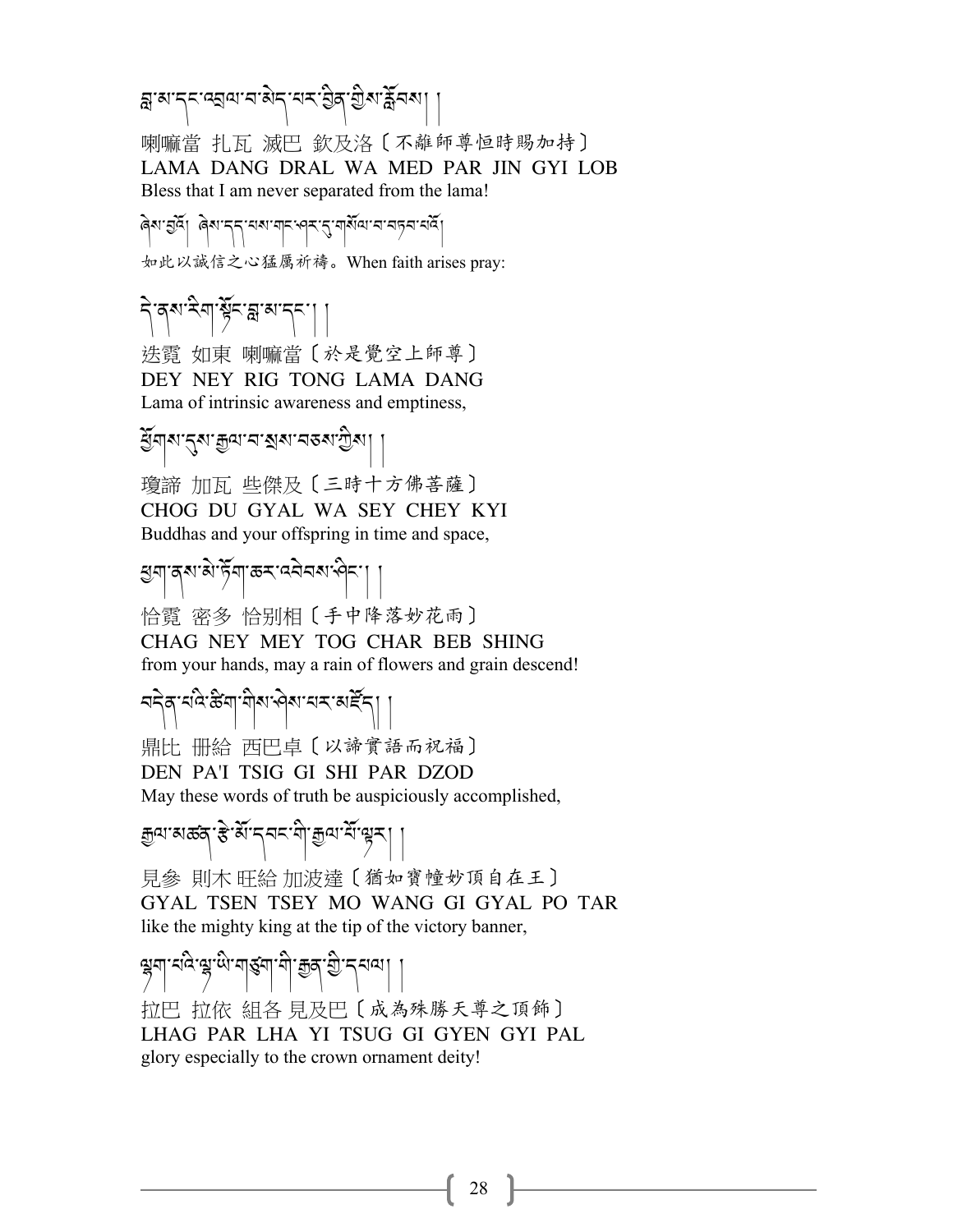মুন ন'মঁ'ঝ'ব্ৰ্হঁম'য়ুন'মৰ্চ্কনা'স্কুঁথ'ব্ৰব্।

直巴 波拉 悟住 瓊卓為〔祈願具德聖者上師尊〕 DRUB PA PO LA NGO DRUB CHOG TSOL WA'I In bestowing the supreme attainment to practitioners,

รุสตามสุสามารุษาสุขาร์ 巴燈 喇嘛 丹巴 扎西修〔賜予殊勝悉地尊吉祥〕 PAL DEN LA MA DAM PA'I TA SHI SHOG may there be the auspiciousness of the glorious sacred lama!

གཞན་ཡང་བW་ཤིས་ཅི་རིགས་བ<ོད་དོ།

另可念誦其他吉祥祝詞, Also here other prayers of auspiciousness may be recited.

!ན་འ%ས་ནོར་)འི་+ལ་པོ་ལས།

一切珍寶之王中,

From the king of the jewel union of all,

ตะ: รุ่ขาตะเลิ้ว รุ่ย เชียว มีย่า

真實大道眾緣起, all the interdependent arising of the true path,

كلي العهام العلم العلم المعالمية المسابق

安住于一坐墊上, great kindness from upon a singular seat,

ཉམས་ལེན་ཟབ་པའི་མཐར་@ག་ཡིན

修持甚深之究竟, the final profundity of practice.

ৰন<sup>:</sup>মঁ'ৰ্ম'<sup>:</sup>মী'মৰ্ক্টন'ম' ষ্ট্ৰ|

深奧內供之此法, This profound inner offering,

$$
\widetilde{\mathbb{A}}^{\text{N}}\text{-}\text{N}\text{-}\text{B}\text{-}\text{B}\text{-}\text{B}\text{-}\text{B}\text{-}\text{B}\text{-}\text{B}\text{-}\text{B}
$$

簡便易修下緊繁瑣, a little embellished and easy to practice,

$$
\frac{1}{2} \left( \frac{1}{2} \sum_{i=1}^{n} \sum_{j=1}^{n} \sum_{j=1}^{n} \sum_{j=1}^{n} \left| \sum_{j=1}^{n} \sum_{j=1}^{n} \sum_{j=1}^{n} \sum_{j=1}^{n} \sum_{j=1}^{n} \sum_{j=1}^{n} \sum_{j=1}^{n} \sum_{j=1}^{n} \sum_{j=1}^{n} \sum_{j=1}^{n} \sum_{j=1}^{n} \sum_{j=1}^{n} \sum_{j=1}^{n} \sum_{j=1}^{n} \sum_{j=1}^{n} \sum_{j=1}^{n} \sum_{j=1}^{n} \sum_{j=1}^{n} \sum_{j=1}^{n} \sum_{j=1}^{n} \sum_{j=1}^{n} \sum_{j=1}^{n} \sum_{j=1}^{n} \sum_{j=1}^{n} \sum_{j=1}^{n} \sum_{j=1}^{n} \sum_{j=1}^{n} \sum_{j=1}^{n} \sum_{j=1}^{n} \sum_{j=1}^{n} \sum_{j=1}^{n} \sum_{j=1}^{n} \sum_{j=1}^{n} \sum_{j=1}^{n} \sum_{j=1}^{n} \sum_{j=1}^{n} \sum_{j=1}^{n} \sum_{j=1}^{n} \sum_{j=1}^{n} \sum_{j=1}^{n} \sum_{j=1}^{n} \sum_{j=1}^{n} \sum_{j=1}^{n} \sum_{j=1}^{n} \sum_{j=1}^{n} \sum_{j=1}^{n} \sum_{j=1}^{n} \sum_{j=1}^{n} \sum_{j=1}^{n} \sum_{j=1}^{n} \sum_{j=1}^{n} \sum_{j=1}^{n} \sum_{j=1}^{n} \sum_{j=1}^{n} \sum_{j=1}^{n} \sum_{j=1}^{n} \sum_{j=1}^{n} \sum_{j=1}^{n} \sum_{j=1}^{n} \sum_{j=1}^{n} \sum_{j=1}^{n} \sum_{j=1}^{n} \sum_{j=1}^{n} \sum_{j=1}^{n} \sum_{j=1}^{n} \sum_{j=1}^{n} \sum_{j=1}^{n} \sum_{j=1}^{n} \sum_{j=1}^{n} \sum_{j=1}^{n}
$$

順利成就重大義, accomplishes the bliss and happiness of the great purpose.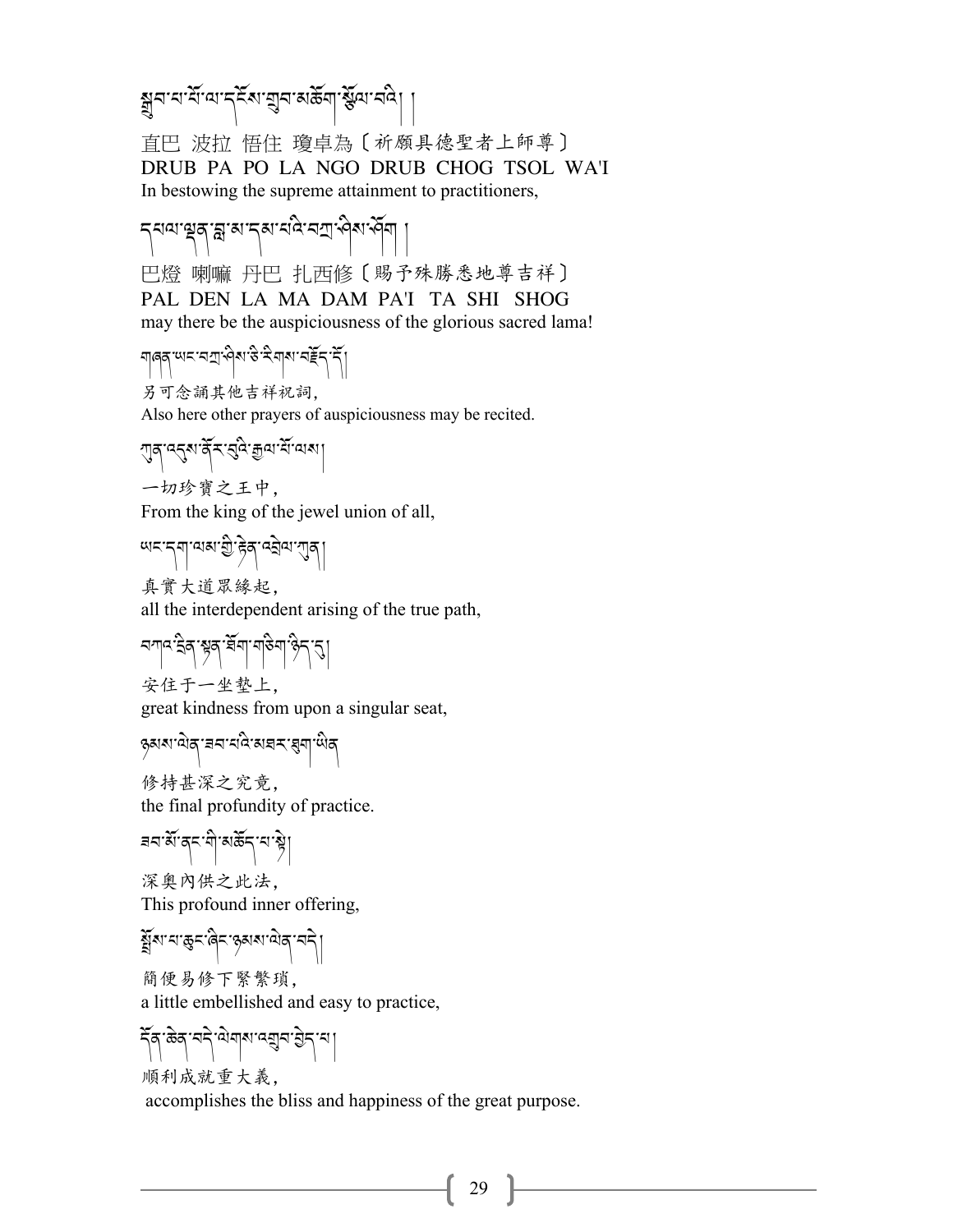མན་ངག་ཡིན་ནོ་Gོང་བས་5ོགས།

乃勝竅訣休可知。

These are the pith instructions that will be realized through practice.

རང་རང་གང་ལ་མོས་པ་ཡི།

具備勝緣之諸眾, To whichever supreme lama

স্ক্রাম্প্রজ্নী, বাড়ু (২)

于生信心妙師尊, one has devotion, in this way

รุจิมุขาวรัฐฯ รษณะ สุลาสุลา<br>รุ 應當如此隨己意,

one may meditate and recite at any time.

<u>કુ</u>ચારા વ્યક્તિ કર્યા સેના કોર્ય કેજાઓ

數數觀修及念誦。

Practice this oh fortunate one!

ِلَّهِ الْكَسِدِيمَ الْمَسْتَ الْمَسْتَ الْمَسْتَ الْمَسْتَ الْمَسْتَ الْمَسْتَ الْمَسْتَ الْمَسْتَ الْمَسْتَ<br>وَالْمَسْتَ الْمَسْتَ الْمَسْتَ الْمَسْتَ الْمَسْتَ الْمَسْتَ الْمَسْتَ الْمَسْتَ الْمَسْتَ الْمَسْتَ الْمَسْ ह्मोद्।। ह्मोद्।। ह्मोद्।। ।।।अँस्थ्रुकुर्द्गत् अ। श्रैद्भिष्यमायास् श्रृष्ठिपुर्वुः। ब्रे.चवेःश्रैद्भ्यव्रं

以大金剛持之悲心善為攝受,將揚南巴加瓦(米彭仁波切)隨心撰著完畢。茫嘎 拉!善哉!善哉!善哉!嗡瓦杰當那玛 心咒 瓦杰吽 副咒

Completely held in the compassion of the great Vajradhara, Jamyang Nampar Gyalwa (Mipham Rinpoche) wrote this as it came to mind. Mangalam Virtue! Virtue! Virtue!

OM WA KYEY DAM NA MA is the essential mantra WA KYEY HUNG is the subsidiary essential mantra

༈ ཚb་རང་གང་བསམ་འདོད་དོན་མཐར་Sིན་ཅིང་། །

采穰 剛散 多頓 塔親江〔願以長壽實現所願利〕

TSE RING GANG SAM DOD DON THAR CHIN CHING Praying for longevity and the accomplishment of whatever is desired,

 $\left. \frac{1}{\sqrt{2}}\right| \left. \frac{1}{\sqrt{2}}\right| \left. \frac{1}{\sqrt{2}}\right| \left. \frac{1}{\sqrt{2}}\right| \left. \frac{1}{\sqrt{2}}\right| \left. \frac{1}{\sqrt{2}}\right| \left. \frac{1}{\sqrt{2}}\right| \left. \frac{1}{\sqrt{2}}\right| \left. \frac{1}{\sqrt{2}}\right| \left. \frac{1}{\sqrt{2}}\right| \left. \frac{1}{\sqrt{2}}\right| \left. \frac{1}{\sqrt{2}}\right| \left. \frac{1}{\sqrt{2}}\right| \left. \frac{1}{\sqrt{$ 

噶進 剛給 米凑 卓絲夏〔遠離所有間斷之障礙〕 GAL KYEN GANG GI MI TSUG DROG SU SHAR adverse circumstances will never strike but arise supportively.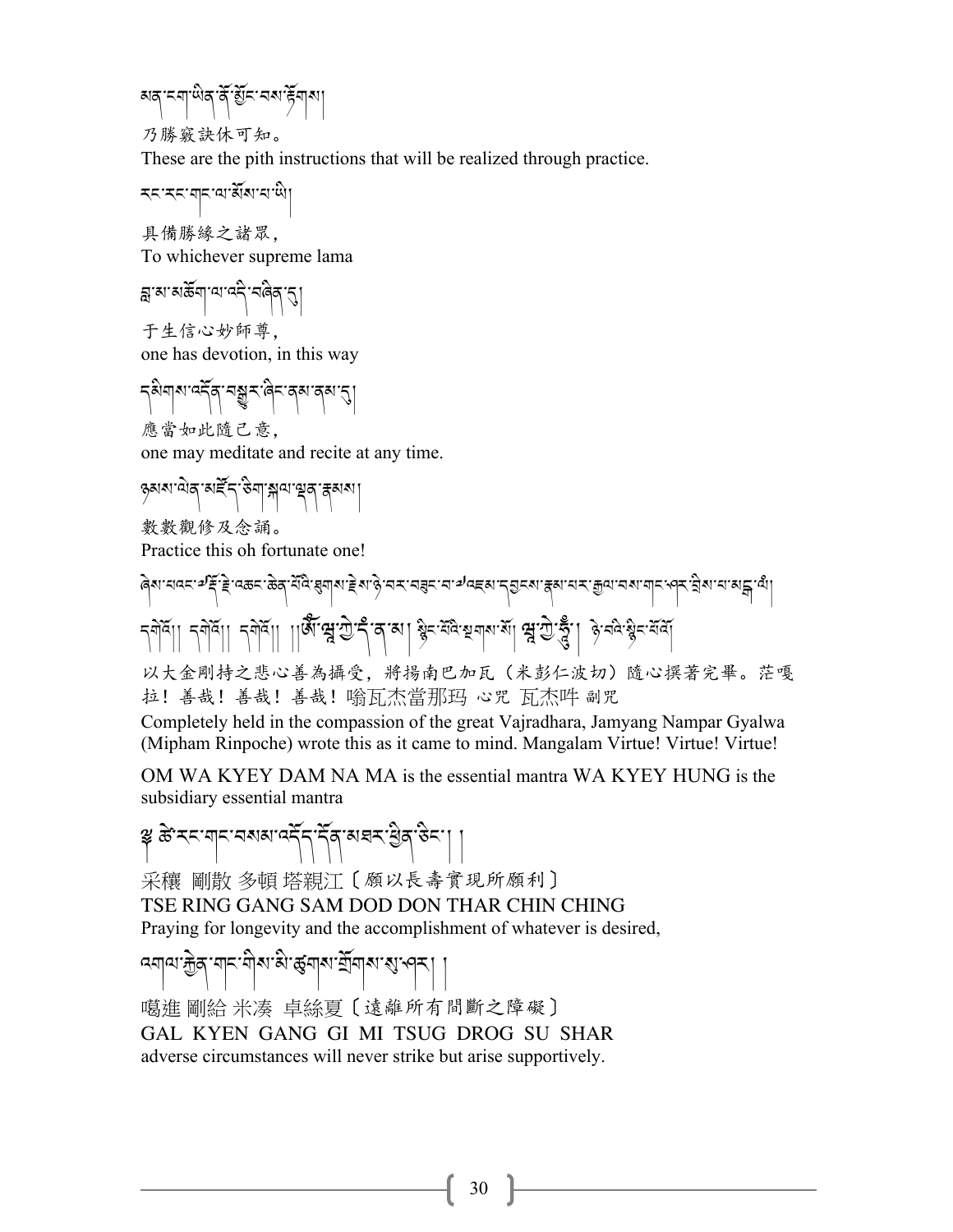# รัส ระ รมัร สุมม รารา 35 สิง สิร

噸當 所浪 巴密 冷及住〔不勞自成事業及福德〕 DON DANG SOD NAM BED MED LHUN GYI DRUB May my aim and merit effortlessly and spontaneously be accomplished.

## द्भबान्नयादेन बेन श्रेन या (बेचला बीन् : कुन्नाडी

江巴 渥色 釀拉 繡及就〔文殊光芒照射我心間〕 JAM PAL OD ZER NYING LA ZHUG GYUR CHIG May the light of Manjushri reside within my heart.

# ༈ བདན་ནི་འདི་ནས་ཚb་རབ་ཐམས་ཅད་?། །

達呢 諦涅 采染 塔見得〔願我今起生生世世中〕 DAG NI DI NE TSE RAB THAM CHED DU May I, in all my lives hence forth,

# $\mathbb{E}[\mathbf{y}^{\text{max}}]$ الجام التعليم التي تعليم التي تعليم التي تعليم التي تعليم التي تعليم التي تعليم التي تعليم التي تعليم التي تعليم التي تعليم التي تعليم التي تعليم التي تعليم التي تعليم التي تعليم التي تعليم التي تعليم

喇嘛 拉比 拉以 及絲頌〔上師本尊慈悲攝受我〕 LA MA LHAG PA'I LHA YI JE SU ZUNG be cared for by my lama and special deity!

## चक्षय गर्छुवा छैँदा मुक्त अर्केद गर्ने राज्य नव्या

拉森 云燈 嘉初 迭拉旺〔自在三學功德如海洋〕 LAB SUM YON TEN GYA TSO'I TER LA WANG

May I have the power to accomplish the qualities of the ocean of the three trainings

# বশ্বুৰ দ্ৰম্ভি ইৰ জ্ঞৰ দেশৰ জ্ঞান দেখীৰ পৰিব।

丹卓 頓欽 巴密 直巴修〔弘法利益普天有情眾〕 TEN DRO'I DON CHEN BED MED DRUB PAR SHOG and effortlessly accomplish the benefit of the dharma and all beings!

#### Aོ་Bེ་Rོབ་དཔོན་ཞབས་བéན་བཞེད་པ་འ9བ། །

多杰 落本 沙丹 寫巴住〔金剛上師長壽實現願〕 DOR JE LOB PON ZHAB TEN SHED PA DRUB May the supportive ritual and intentions of the vajra master be fulfilled!

## དགེ་འ?ན་uེ་འཕེལ་བཤད་Mབ་བIན་པ་དར། །

各燈 迭拋 夏住 丹巴達〔僧團曾上講修弘教法〕 GEN DUN DE PEL SHED DRUB TEN PA DAR May the spiritual community expand and the doctrine of teachings and practice increase!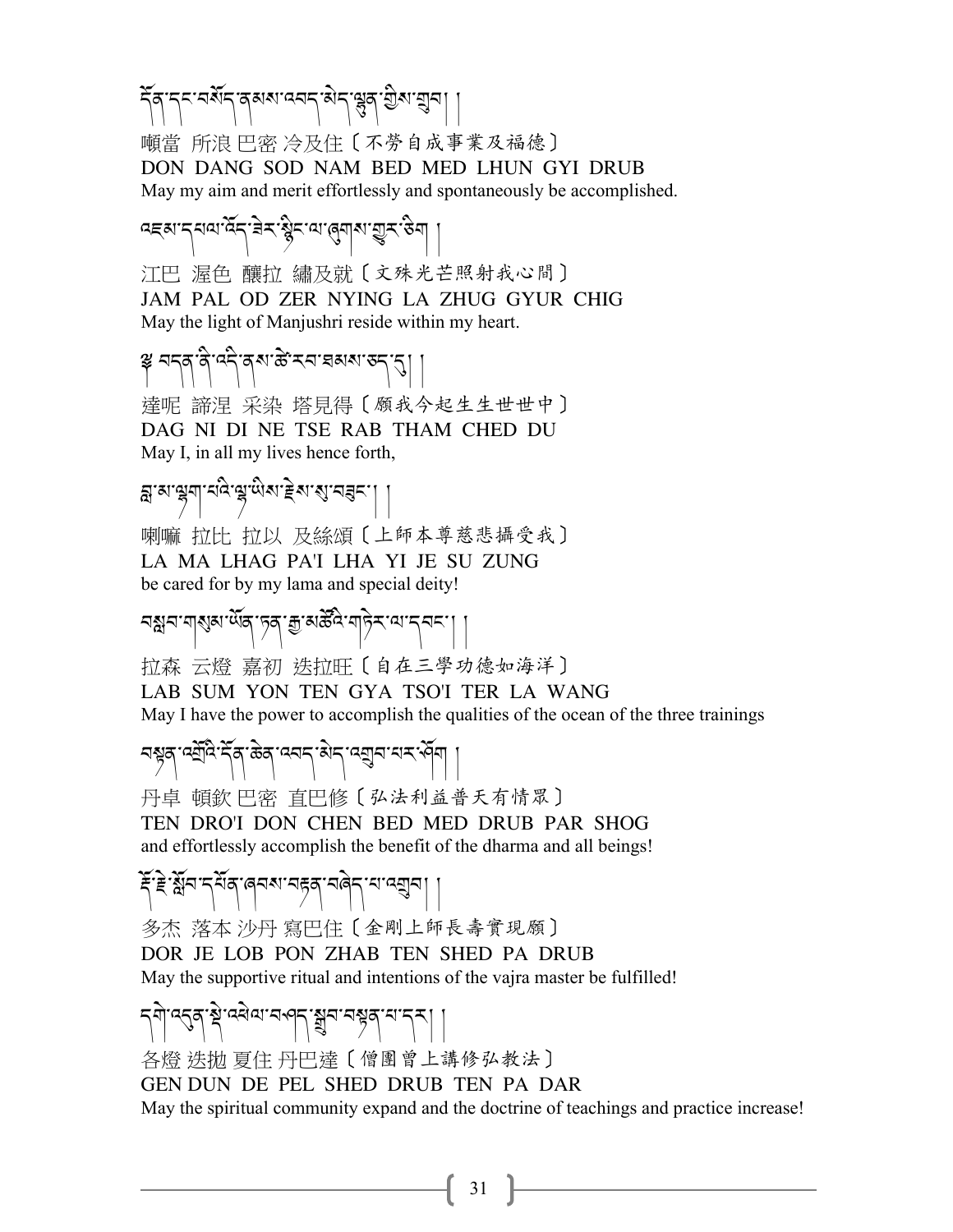ন্দ্রিম শ্ল্রীব্রামন্মা মাননা মানা নর্ত্রমানা ক্রমা

闊洛 進答 阿堂 覺瓦記〔徒眾施主威力物資廣〕 KHOR LOB JIN DAG NGA THANG JOR WA GYE May the wealth and power of the retinue, disciples and sponsors thrive!

चब्नुवासासुवादेन मानवास्थे नगरी ।

丹巴 因穰 涅比 扎西修〔祝願教法恒駐妙吉祥〕 TEN PA YUN RING NE PA'I TA SHI SHOG May there be auspiciousness for the Doctrine to remain a long time!

By Mipham Gyatso Rinpoche

Colophon:

It has been my aspiration since last year that a retreat focus on the guru be held during the very auspicious time of day, month and year of the Monkey (July 2004) in commemorating the birth of Guru Rinpoche.

It was my privilege to work with Lama Drimed Rinpoche on translating this precious Ati Guru Yoga. Without Rinpoche's insightful knowledge and rich oral instructions, this translation could never have been completed. The entire Lama Chodpa accomplishment practice is compiled and arranged according to the oral instructions which Rinpoche received directly from His Holiness Jigme Phuntsog Rinpoche.

Due to the secret nature of this Guru Yoga, many verses were cryptic with hidden meanings. We felt that we needed to translate as close as to the original text. Therefore, one needs to consult with a qualified lama in order to receive proper transmission and teaching.

We confess any mistake in the presence of all buddhas and bodhisattvas. We dedicate all merit to the long life of all lineage gurus and pray that they may turn the wheel of dharma unceasingly. We pray for the swift rebirth of H.H. Jigme Phuntsog Rinpoche so that he may continue to benefit sentient beings.

Benson Young

Translated & edited by Lama Drimed Rinpoche and Benson Young. 2004, California USA

後記:

從去年起,我的願望就是希望可以在一個非常吉祥的時期,來紀念蓮花生大師的誕 生日,月和猴年(2004年7月),舉行一個專注予蓮師修行法門的短期閉關。

我感到非常榮幸能與喇嘛智美仁波切一起合作來翻譯這寶貴的大圓滿上師瑜珈。 如沒有喇嘛智美仁波切豐富的口頭指示和實修,這篇翻譯可能會永遠無法完成。 整個〔上師供儀軌〕成就修法,是根據喇嘛智美仁波切當年直接從晉美彭措法王那 裡獲得的現場口頭傳承而編輯完成。

由於上師瑜珈的性質爲密傳法門,故其間很多詩文中有其深意。我們竭盡全力使翻 譯最大程度上接近原文。因此為了接受適當的傳承和教導,有必要請教一位有資格 的喇嘛來獲得此殊勝的教法傳承。